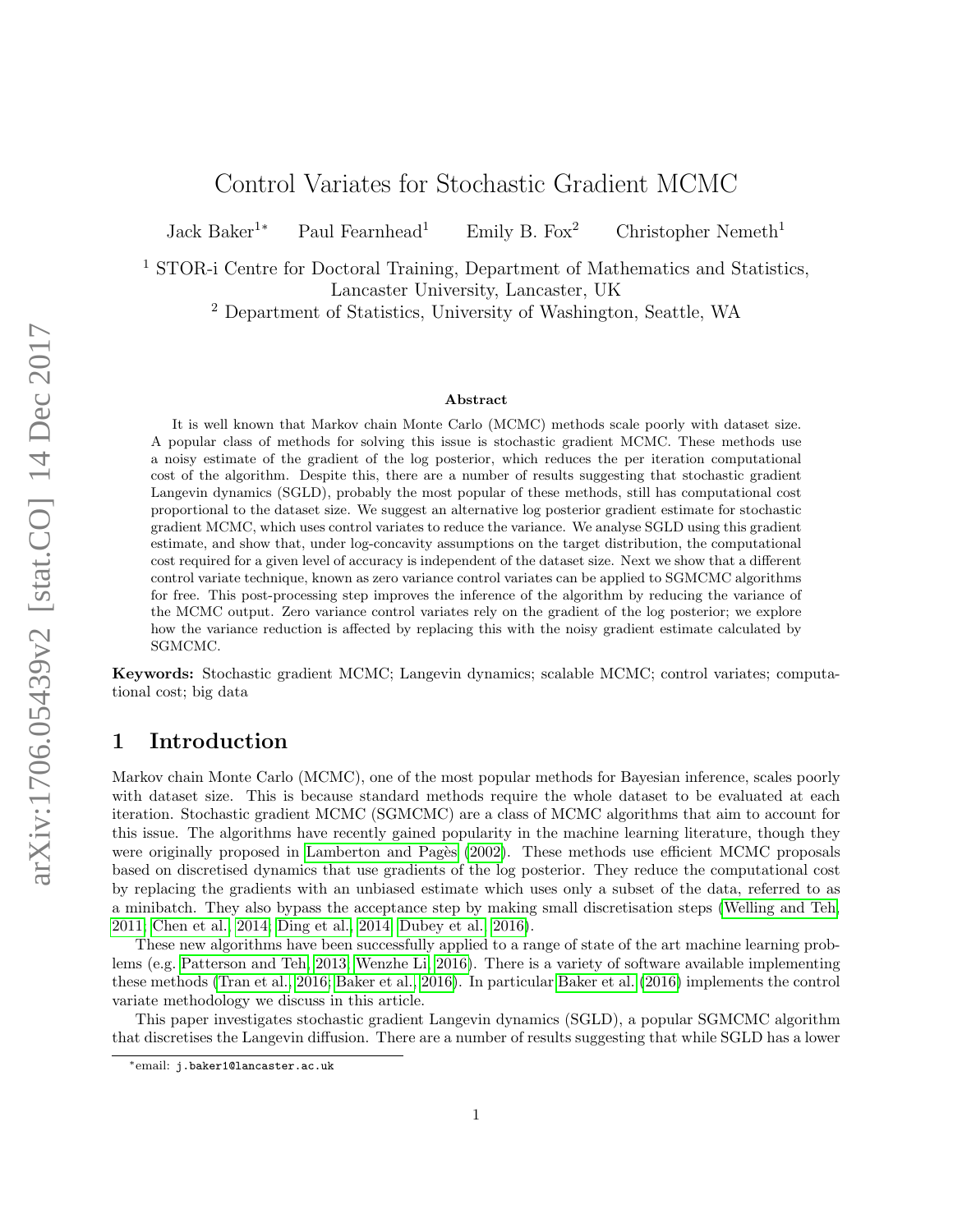per iteration computational cost compared with MCMC, its overall computational cost is proportional to the dataset size [\(Welling and Teh, 2011;](#page-15-0) [Nagapetyan et al., 2017\)](#page-15-4). This motivates improving the computational cost of SGLD, which can be done by using control variates [\(Ripley, 2009\)](#page-15-5). Control variates can be applied to reduce the Monte Carlo variance of the gradient estimate in stochastic gradient MCMC algorithms. We refer to SGLD using this new control variate gradient estimate as SGLD-CV.

We analyse the algorithm using the Wasserstein distance between the distribution defined by SGLD-CV and the true posterior distribution, by adapting recent results by [Dalalyan and Karagulyan \(2017\)](#page-14-5). Our results are based on assuming the target distribution is strongly log-concave. We get bounds on the Wasserstein distance between the target distribution and the distribution we sample from at a given step of SGLD-CV. These bounds are in terms of the tuning constants chosen when implementing SGLD-CV. By making assumptions on how the posterior distribution changes with the number of data points, we are able to show that the computational cost required for a given level of accuracy does not grow with the dataset size. Though this is providing we can obtain an estimate,  $\theta$ , of the posterior mode that is sufficiently close. Our results also show the impact on the computational cost of using a poor  $\theta$  value.

The algorithm requires some additional preprocessing steps before the computational cost benefits come into effect. These preprocessing steps include finding  $\hat{\theta}$  and calculating the full log posterior gradient at  $\hat{\theta}$ . Both of these steps have a cost that is linear in the amount of data. However, the cost of finding  $\hat{\theta}$  essentially replaces the burn-in of the chain, and we find empirically that this is often more efficient. The cost of these steps is analysed in more detail in the article.

The use of control variates has also been shown to be important for other Monte Carlo algorithms for simulating from a posterior with a cost that is sub-linear in the number of data points [\(Bardenet et al., 2016;](#page-14-6) [Bierkens et al., 2016;](#page-14-7) [Pollock et al., 2016;](#page-15-6) [Nagapetyan et al., 2017\)](#page-15-4). For previous work that suggests using control variates within SGLD see [Dubey et al. \(2016\)](#page-14-3) and [Chen et al. \(2017\)](#page-14-8). These latter papers, whilst showing benefits of using control variates, do not show that the resulting algorithm can have sub-linear cost in the number of data points. A recent paper, [Nagapetyan et al. \(2017\)](#page-15-4), does investigate how SGLD-CV peforms in the limit as you have more data under similar log-concavity assumptions on the posterior distribution. They have results that are qualitatively similar to ours, including the sub-linear computational cost of SGLD-CV. Though they measure accuracy of the algorithm through the mean square error of Monte Carlo averages rather than through the Wasserstein distance.

Not only can control variates be used to speed up stochastic gradient MCMC by enabling smaller minibatches to be used; we show that they can be used to improve the inferences made from the MCMC output. In particular, we can use post-processing control variates [\(Mira et al., 2013;](#page-14-9) [Papamarkou et al., 2014;](#page-15-7) [Friel](#page-14-10) [et al., 2016\)](#page-14-10) to produce MCMC samples with a reduced variance. The post-processing methods rely on the MCMC output as well as gradient information. Since stochastic gradient MCMC methods already compute estimates of the gradient, we explore replacing the true gradient in the post-processing step with these free estimates. We also show theoretically how this affects the variance reduction factor; and empirically demonstrate the variance reduction that can be achieved from using these post-processing methods.

# 2 Stochastic gradient MCMC

Throughout this paper we aim to make inference on a vector of parameters  $\theta \in \mathbb{R}^d$ , with data  $\mathbf{x} = \{x_i\}_{i=1}^N$ . We denote the probability density of  $x_i$  as  $p(x_i|\theta)$  and assign a prior density  $p(\theta)$ . The resulting posterior density is then  $p(\theta|\mathbf{x}) \propto p(\theta) \prod_{i=1}^{N} p(x_i|\theta)$ , which defines the posterior distribution  $\pi$ . For brevity we write  $f_i(\theta) = -\log p(x_i|\theta)$  for  $i = 1, ..., N$ ,  $f_0(\theta) = -\log p(\theta)$  and  $f(\theta) = -\log p(\theta|\mathbf{x})$ .

Many MCMC algorithms are based upon discrete-time approximations to continuous-time dynamics, such as the Langevin diffusion, that are known to have the posterior as their invariant distribution. The approximate discrete-time dynamics are then used as a proposal distribution within a Metropolis-Hastings algorithm. The accept-reject step within such an algorithm corrects for any errors in the discrete-time dynamics. Examples of such an approach include the Metropolis-adjusted Langevin algorithm (MALA; see e.g. [Roberts and Rosenthal \(1998\)](#page-15-8)) and Hamiltonian Monte Carlo (HMC; see [Neal \(2010\)](#page-15-9)).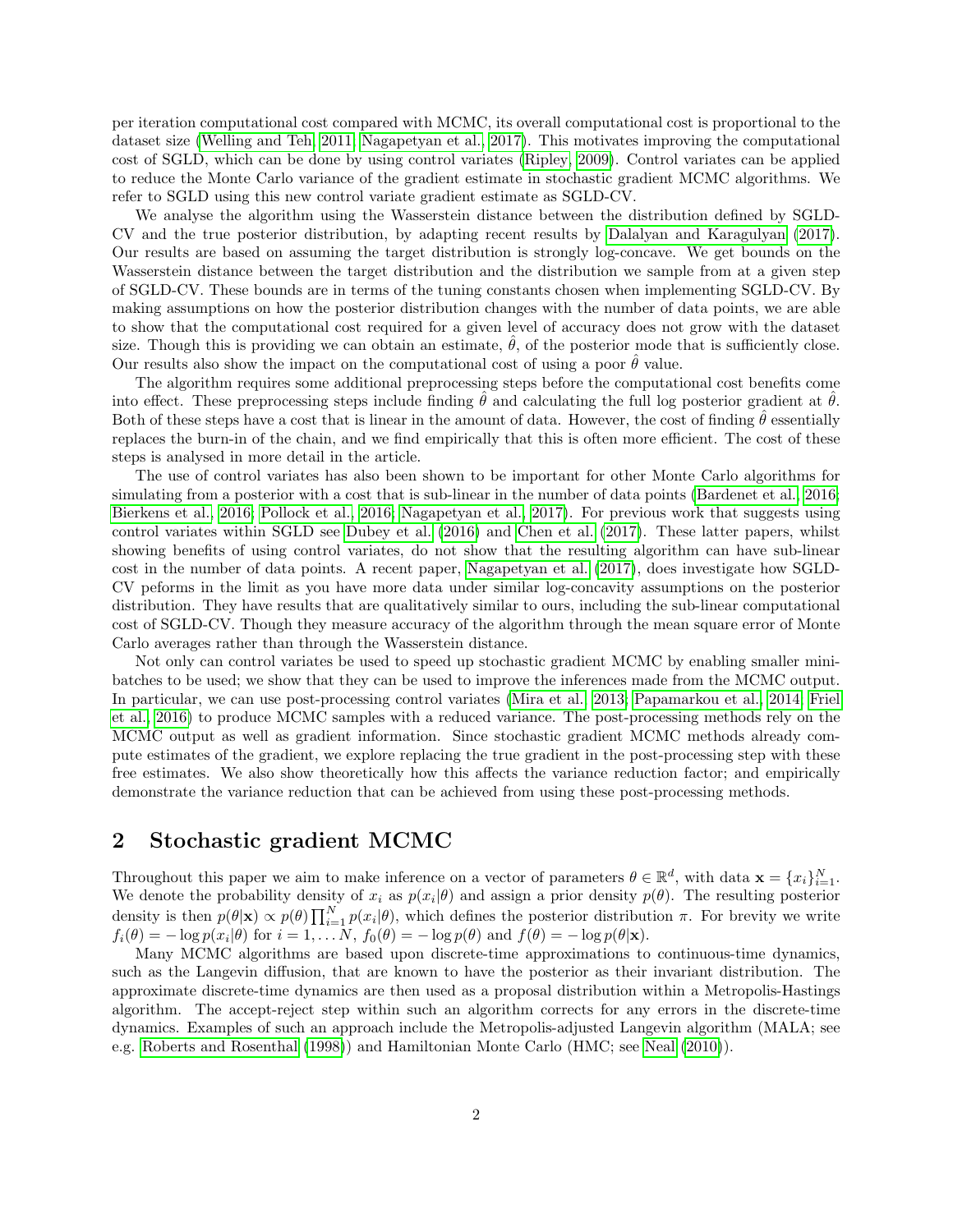#### 2.1 Stochastic gradient Langevin dynamics

SGLD, first introduced by Lamberton and Pagès (2002), and popularised more recently by [Welling and Teh](#page-15-0) [\(2011\)](#page-15-0), is a minibatch version of the Metropolis-adjusted Langevin algorithm. At each iteration it creates an approximation of the true gradient of the log-posterior by using a small sample of data.

The SGLD algorithm is based upon the discretisation of a stochastic differential equation known as the Langevin diffusion. A Langevin diffusion for a parameter vector  $\theta$  with posterior  $p(\theta|\mathbf{x}) \propto \exp(-f(\theta))$  is given by

$$
\theta_t = \theta_0 - \int_0^t \nabla f(\theta_s) ds + \sqrt{2} dB_t,
$$
\n(1)

where  $B_t$  is a d-dimensional Wiener process. The stationary distribution of this diffusion is  $\pi$ . This means that it will target the posterior exactly, but in practice we need to discretize the dynamics to simulate from it, which introduces error. A bottleneck for this simulation is that calculating  $\nabla f(\theta)$  is an  $O(N)$  operation. So to get around this, [Welling and Teh \(2011\)](#page-15-0) replace the log posterior gradient with the following unbiased estimate

<span id="page-2-0"></span>
$$
\nabla \hat{f}(\theta) := \nabla f_0(\theta) + \frac{N}{n} \sum_{i \in S_k} \nabla f_i(\theta)
$$
\n(2)

for some subsample  $S_k$  of  $\{1, \ldots, N\}$ , with  $|S_k| = n$ . A single update of SGLD is then

$$
\theta_{k+1} = \theta_k - \frac{h_k}{2} \nabla \hat{f}(\theta_k) + \zeta_k,\tag{3}
$$

where  $\zeta_k \sim N(0, h_k)$ .

MALA uses a Metropolis-Hastings accept-reject step to correct for the discretisation of the Langevin process. [Welling and Teh \(2011\)](#page-15-0) bypass this acceptance step, as it requires calculating  $p(\theta|\mathbf{x})$  using the full dataset, and instead use an adaptive rather than fixed stepsize, where  $h_k \to 0$  as  $k \to \infty$ . The motivation is that the noise in the gradient estimate disappears faster than the process noise, so eventually, the algorithm will sample the posterior approximately. In practice, we found the algorithm does not mix well when the stepsize is decreased to zero, so in general a fixed small stepsize  $h$  is used in practice, as suggested by [Vollmer](#page-15-10) [et al. \(2016\)](#page-15-10).

## 3 Control variates for SGLD efficiency

The SGLD algorithm has a reduced per iteration computational cost compared to traditional MCMC algorithms. However, there have been a number of results suggesting that the overall computational cost of SGLD is still  $O(N)$  [\(Welling and Teh, 2011;](#page-15-0) [Nagapetyan et al., 2017\)](#page-15-4). The main reason for this result is that in order to control the variance in the gradient estimate,  $\nabla \hat{f}(\theta)$ , we need n to increase linearly with N. So intuition would suggest trying to reduce this variance would reduce the computational cost of the algorithm.

A natural choice is to reduce this variance through control variates [\(Ripley, 2009\)](#page-15-5). Control variates applied to SGLD have also been investigated by [Dubey et al. \(2016\)](#page-14-3) and [Chen et al. \(2017\)](#page-14-8), who show that the convergence bound of SGLD is reduced when they are used. Theoretical results, similar to ours below, on how the use of control variates can improve how the computational cost of SGLD scales with  $N$  are given in [Nagapetyan et al. \(2017\)](#page-15-4).

In Section [3.1,](#page-3-0) we show how control variates can be used to reduce the variance in the gradient estimate in SGLD, leading to the algorithm SGLD-CV. Then in Section [3.3](#page-5-0) we analyse the Wasserstein distance between the distribution defined by SGLD-CV and the true posterior. There are a number of quantities that affect the performance of SGLD-CV, including the stepsize  $h$ , the number of iterations  $K$  and the minibatch size n. We provide sufficient conditions on  $h, K$  and n in order to bound the Wasserstein distance. We show under certain assumptions, the computational cost, measured as  $Kn$ , required to bound the Wasserstein distance is independent of N.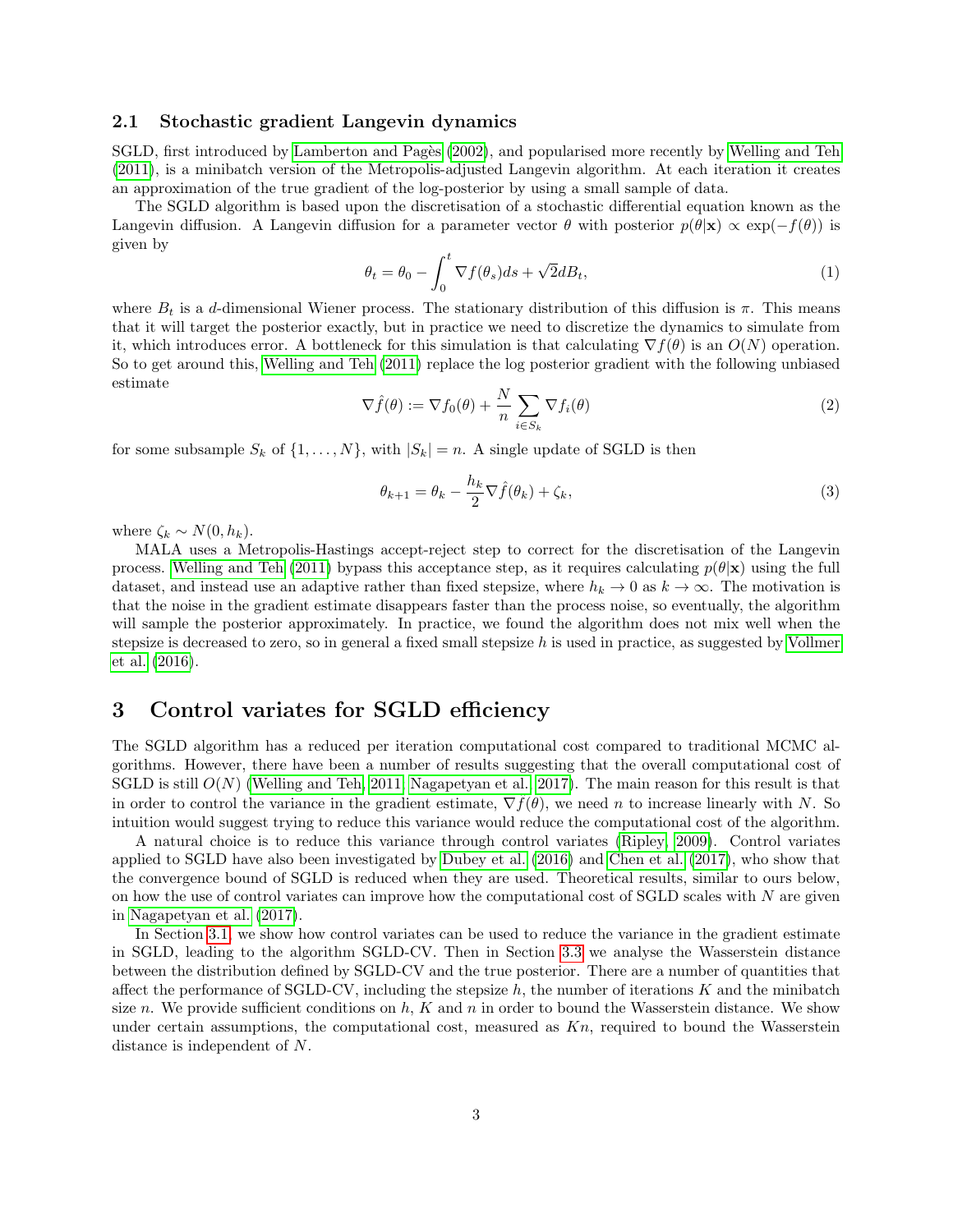<span id="page-3-2"></span>Algorithm 1 SGLD-CV

Require:  $\hat{\theta}, \, \nabla f(\hat{\theta}), \, \epsilon.$ Set  $\theta_0 \leftarrow \hat{\theta}$ . for  $t \in 1, \ldots, T$  do Update  $\nabla \tilde{f}(\theta_k)$  using [\(4\)](#page-3-1) Draw  $\zeta_t \sim N(0, \epsilon I)$  $\theta_{k+1} \leftarrow \theta_k - \frac{\hbar}{2} \nabla \tilde{f}(\theta_k) + \zeta_k$ end for

#### <span id="page-3-0"></span>3.1 Control variates for SGMCMC

Let  $\hat{\theta}$  be a fixed value of the parameter, chosen to be close to the mode of the posterior  $p(\theta|\mathbf{x})$ . The log posterior gradient can then be re-written as

$$
\nabla f(\theta) = \nabla f(\hat{\theta}) + [\nabla f(\theta) - \nabla f(\hat{\theta})],
$$

where the first term on the right-hand side is a constant and the bracketed term on the right-hand side can be unbiasedly estimated by

$$
\left[\nabla \hat{f}(\theta) - \nabla \hat{f}(\hat{\theta})\right] = \nabla f_0(\theta) - \nabla f_0(\hat{\theta}) + \frac{1}{n} \sum_{i \in S} \frac{1}{p_i} \left[\nabla f_i(\theta) - \nabla f_i(\hat{\theta})\right]
$$

where  $p_1, \ldots, p_N$  are user-chosen, strictly positive probabilities, S is a random sample from  $\{1, \ldots, N\}$  such that  $|S| = n$  and the expected number of times i is sampled is  $np_i$ . The standard implementation of control variates would set  $p_i = 1/N$  for all i. Yet we show below that there can be advantages in having these probabilities vary with  $i$ ; for example to give higher probabilities to sampling data points for which  $\nabla f_i(\hat{\theta}) - \nabla f_i(\hat{\theta})$  has higher variability.

If the gradient of the likelihood for a single observation is smooth in  $\theta$  then we will have

$$
\nabla f_i(\theta) \approx \nabla f_i(\hat{\theta}) \text{ if } \theta \approx \hat{\theta}.
$$

Hence for  $\theta \approx \hat{\theta}$  we would expect the unbiased estimator

<span id="page-3-1"></span>
$$
\nabla \tilde{f}(\theta) = \nabla f(\hat{\theta}) + [\nabla \hat{f}(\theta) - \nabla \hat{f}(\hat{\theta})],\tag{4}
$$

to have a lower variance than the simpler unbiased estimator [\(2\)](#page-2-0). This is because when  $\theta$  is close to  $\hat{\theta}$  we would expect the terms  $\nabla \hat{f}(\theta)$  and  $\nabla \hat{f}(\hat{\theta})$  to be correlated. This reduction in variance is shown formally in Lemma 1, stated in Section [3.2.](#page-4-0)

The gradient estimate [\(4\)](#page-3-1) can be substituted into any stochastic gradient MCMC algorithm in place of  $\nabla \hat{f}(\theta)$ . We refer to SGLD using this alternative gradient estimate as SGLD-CV. The full procedure is outlined in Algorithm [1.](#page-3-2)

Implementing this in practice means finding a suitable  $\hat{\theta}$ , which we refer to as the *centering value*. We show below that for the computational cost of SGLD-CV to be  $O(1)$ , we require both  $\hat{\theta}$  and the starting point of SGLD-CV,  $\theta_0$ , to be a  $O(N^{-\frac{1}{2}})$  distance from the posterior mean.

In practice, we find  $\hat{\theta}$  using *stochastic optimisation* [\(Robbins and Monro, 1951\)](#page-15-11), and then calculate the full log posterior gradient at this point  $\nabla f(\hat{\theta})$ . We then start the algorithm from  $\hat{\theta}$ . In our implementations we use a simple stochastic optimisation method, known as *stochastic gradient descent* (SGD, see e.g. [Bottou,](#page-14-11) [2010\)](#page-14-11). The method works similarly to the standard optimisation method gradient descent, but at each iteration replaces the true gradient of the function with an unbiased estimate. A single update of the algorithm is as follows

$$
\theta_{k+1} = \theta_k - h_k \nabla \hat{f}(\theta),\tag{5}
$$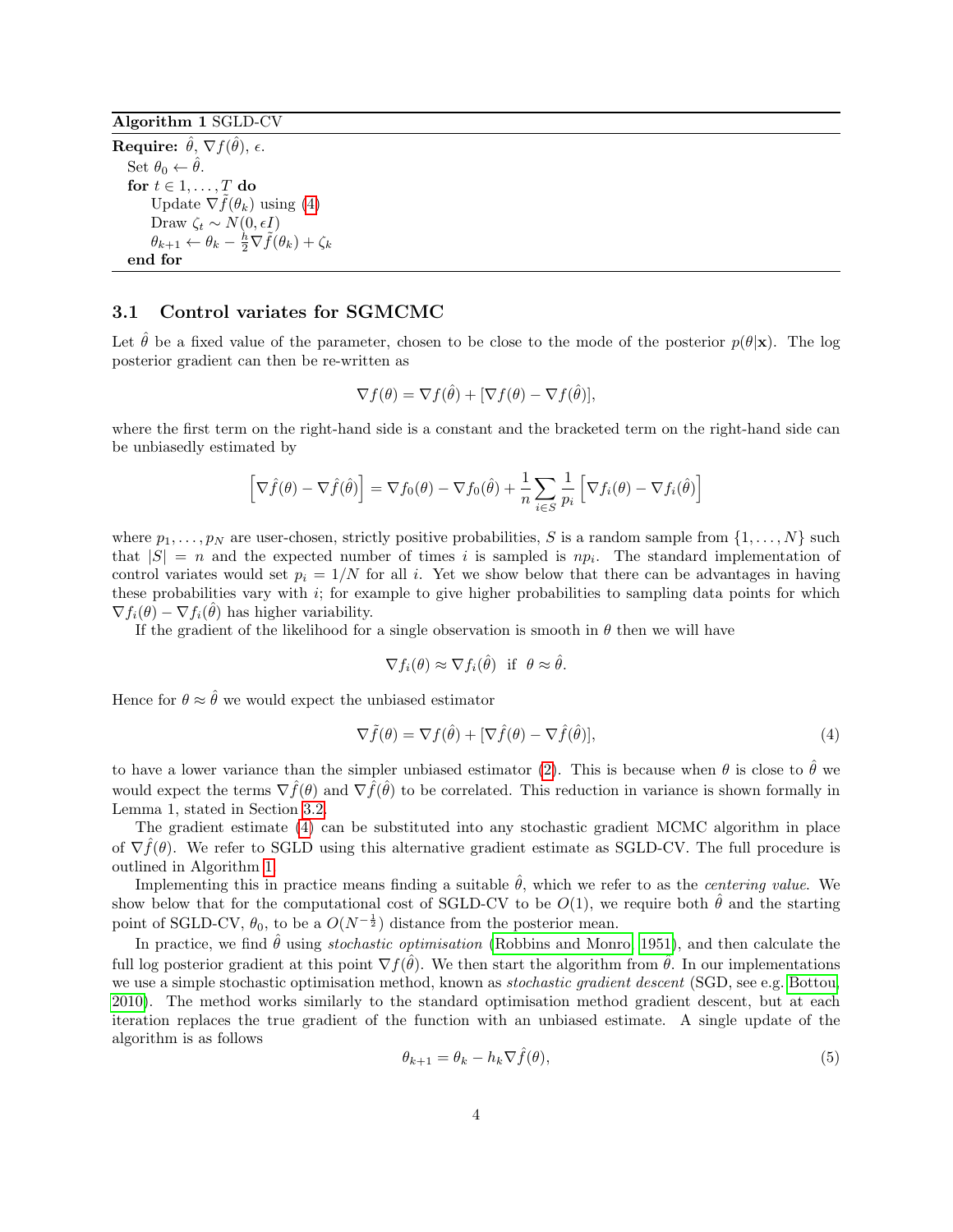where  $\nabla \hat{f}(\theta)$  is as defined in [\(2\)](#page-2-0) and  $h_k > 0$  is a small tuning constant referred to as the stepsize. Provided the stepsizes  $h_k$  satisfy the following conditions  $\sum_k h_k^2 < \infty$  and  $\sum_k h_k = \infty$  then this algorithm will converge to a local maximum.

We show in Section [3.4,](#page-7-0) under our assumptions of log-concavity of the posterior, that finding  $\hat{\theta}$  using SGD has a computational cost that is linear in  $N$ , and we can achieve the required accuracy with just a single pass through the data. As we then start SGLD-CV with this value for  $\theta$ , we can view finding the centering value as a replacement for the burn-in phase of the algorithm, and we find, in practice, that the time to find a good  $\theta$  is often quicker than the time it takes for SGLD to burn-in. One downside of this procedure is that the SGD algorithm, as well as the SGLD-CV algorithm itself needs to be tuned, which adds to the tuning burden.

In comparison to SGLD-CV, the SAGA algorithm by [Dubey et al. \(2016\)](#page-14-3) also uses control variates to reduce the variance in the gradient estimate of SGLD. They show that this reduces the MSE of SGLD. The main difference is that their algorithm uses a previous state in the chain as the control variate, rather than an estimate of the mode. This means that SAGA does not require the additional optimisation step, so tuning should be easier. However we show in the experiments of Section [5,](#page-10-0) that the algorithm gets more easily stuck in local stationary points, especially during burn-in. For more complex examples, the algorithm was prohibitively slow to burn-in because of this tendency to get stuck. [Dubey et al. \(2016\)](#page-14-3) also do not show that SAGA has favourable computational cost results.

#### <span id="page-4-0"></span>3.2 Variance reduction

The improvements of using the control variate gradient estimate [\(4\)](#page-3-1) over the standard [\(2\)](#page-2-0) become apparent when we calculate the variances of each. For our analysis, we make the assumption that the posterior is strongly log-concave, formally defined in Assumption [1.](#page-4-1) This has become a common assumption when analysing gradient based samplers that do not have an acceptance step [\(Durmus and Moulines, 2016;](#page-14-12) [Dalalyan](#page-14-5) [and Karagulyan, 2017\)](#page-14-5). In all the following analysis we use  $\|\cdot\|$  to denote the Euclidean norm.

<span id="page-4-1"></span>Assumption 1. Strongly log-concave posterior: there exists positive constants m and M, such that the following conditions hold for the negative log posterior

$$
f(\theta) - f(\theta') - \nabla f(\theta')^\top (\theta - \theta') \ge \frac{m}{2} ||\theta - \theta'||^2
$$
 (6)

$$
\|\nabla f(\theta) - \nabla f(\theta')\| \le M \|\theta - \theta'\|.
$$
\n(7)

for all  $\theta, \theta' \in \mathbb{R}^d$ .

We further need a Lipschitz condition for each of the likelihood terms in order to bound the variance of our control-variate estimator of the gradient.

<span id="page-4-2"></span>**Assumption 2.** Lipschitz: there exists constants  $L_0, \ldots, L_N$  such that

$$
\|\nabla f_i(\theta) - \nabla f_i(\theta')\| \le L_i \|\theta - \theta'\|, \text{ for } i = 0,\ldots,N.
$$

Using Assumption [2](#page-4-2) we are able to derive a bound on the variance of the gradient estimate of SGLD-CV. This bound is formally stated in Lemma [1.](#page-4-3)

<span id="page-4-3"></span>**Lemma 1.** Under Assumption [2.](#page-4-2) Let  $\theta_k$  be the state of SGLD-CV at the  $k^{th}$  iteration, with stepsize h and centering value  $\hat{\theta}$ . Assume we estimate the gradient using the control variate estimator with  $p_i = L_i / \sum_{j=1}^{N} L_j$ for  $i = 1, \ldots, N$ . Define  $\xi_k := \nabla \tilde{f}(\theta_k) - \nabla f(\theta_k)$ , so that  $\xi_k$  measures the noise in the gradient estimate  $\nabla \tilde{f}$ and has mean 0. Then for all  $\theta_k, \hat{\theta} \in \mathbb{R}^d$ , for all  $k = 1, ..., K$  we have

<span id="page-4-4"></span>
$$
\mathbb{E} \left\| \xi_k \right\|^2 \le \frac{\left( \sum_{i=1}^N L_i \right)^2}{n} \mathbb{E} \left\| \theta_k - \hat{\theta} \right\|^2. \tag{8}
$$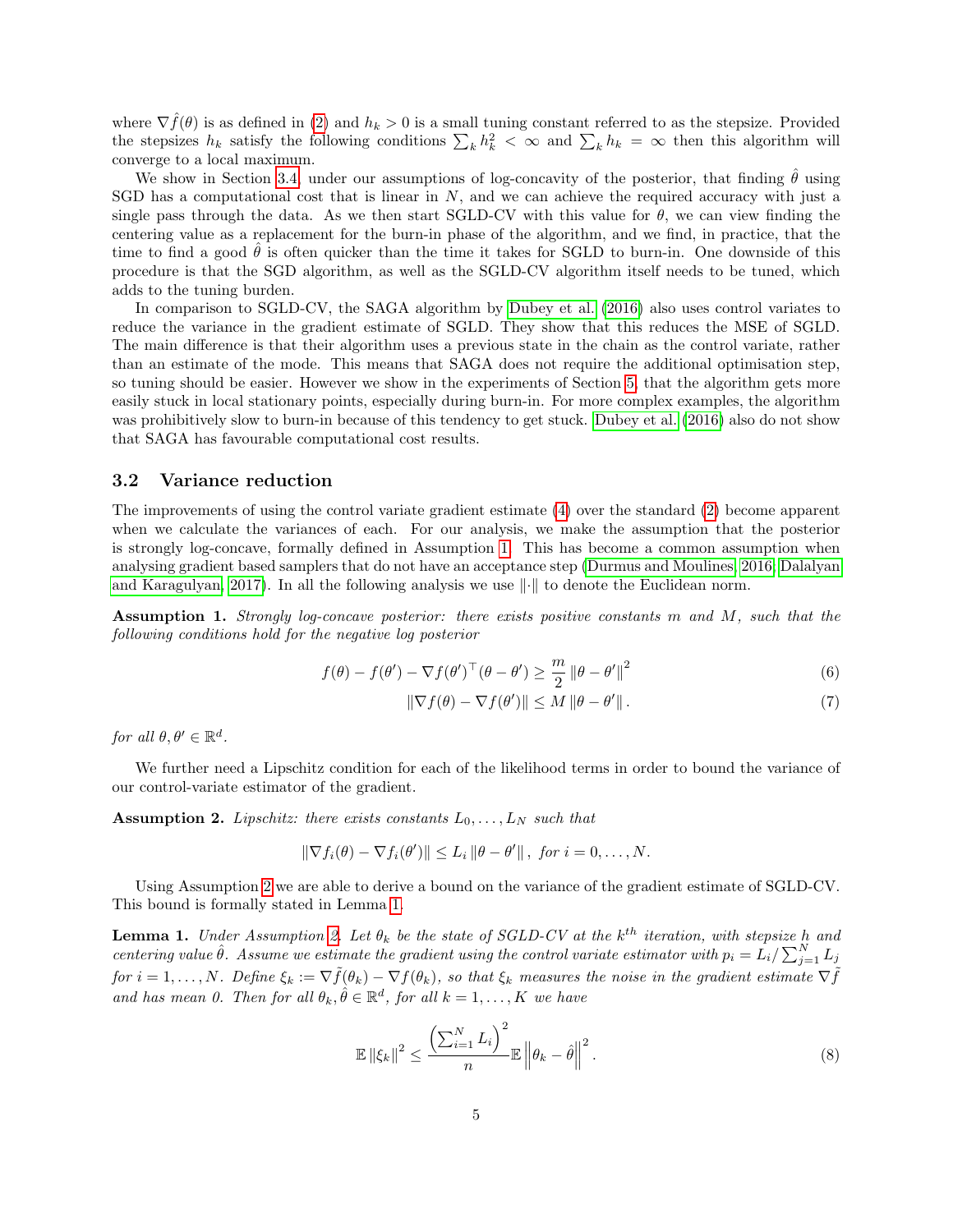All proofs are relegated to the Appendix. If Assumption [1](#page-4-1) also holds, then we can choose an  $M = \sum_{i=0}^{N} L_i$ , and our bound [\(8\)](#page-4-4) implies

$$
\mathbb{E} \left\| \xi_k \right\|^2 \leq \frac{M^2}{n} \mathbb{E} \left\| \theta_k - \hat{\theta} \right\|^2.
$$

We will use this form of the bound for the rest of the analysis. While it looks like picking  $p_i$  will require estimates of the Lipschitz constants  $L_i$ ; in practice, under Assumption [3](#page-5-1) stated below, we can just use the standard  $p_i = 1/N$  for all i. We use  $p_i = 1/N$  in all our implementations in the experiments of Section [5.](#page-10-0)

In order to consider how SGLD-CV scales with N we need to make assumptions on the properties of the posterior and how these change with N. To make discussions concrete we will focus on the following, strong, assumption that each likelihood-term in the posterior is strongly log-concave. As we discuss later, our results apply under weaker conditions.

<span id="page-5-1"></span>**Assumption 3.** Assume there exists positive constants L and l such that  $f_i$  satisfies the following conditions

$$
f_i(\theta) - f_i(\theta') - \nabla f_i(\theta')^\top (\theta - \theta') \geq \frac{l}{2} ||\theta - \theta'||^2
$$
  

$$
||\nabla f_i(\theta) - \nabla f_i(\theta')|| \leq L ||\theta - \theta'||.
$$

for all  $i \in 0, ..., N$  and  $\theta, \theta' \in \mathbb{R}^d$ .

Under this assumption the log-concavity constants,  $m$  and  $M$ , of the posterior both increase linearly with N, as shown by the following Lemma.

<span id="page-5-2"></span>Lemma 2. Suppose Assumption [3](#page-5-1) holds. Then the log-posterior, f, satisfies the following

$$
f(\theta) - f(\theta') - \nabla f(\theta')^\top (\theta - \theta') \ge \frac{l(N+1)}{2} ||\theta - \theta'||^2
$$
  

$$
||\nabla f(\theta) - \nabla f(\theta')|| \le L(N+1) ||\theta - \theta'||.
$$

Thus the posterior is strongly log-concave with parameters  $M = (N + 1)L$  and  $m = (N + 1)L$ .

To see the potential benefit of using control variates to estimate the gradient in situations where  $N$  is large, we can now compare the variance bound from Lemma [1,](#page-4-3) with a bound on the variance of the simple estimator,  $\nabla f(\theta)$ . If we assume that  $\|\nabla f_i(\theta)\|$  is bounded by some constant  $\sigma$ , for all  $i = 0, \ldots, N$  and for all  $\theta \in \mathbb{R}^d$ , then [Dubey et al. \(2016\)](#page-14-3) show that for SGLD

$$
\mathbb{E}\left\|\nabla\hat{f}(\theta) - \nabla f(\theta)\right\|^2 \le \frac{2N^2\sigma^2}{n},\tag{9}
$$

for all  $\theta \in \mathbb{R}^d$ .

We can see that the bound on the gradient estimate variance in  $(8)$  depends on the distance between  $\theta_k$  and  $\hat{\theta}$ . Appealing to the Bernstein-von Mises theorem [\(Le Cam, 2012\)](#page-14-13), under standard asymptotics we would expect the distance  $\mathbb{E}\left\|\theta_k - \hat{\theta}\right\|$ <sup>2</sup> to be  $O(1/N)$ , if  $\hat{\theta}$  is within  $O(N^{-1/2})$  of the posterior mean, once the MCMC algorithm has burnt in. As M is  $O(N)$ , this suggests that using control variates could give an  $O(N)$  reduction in variance, and this plays a key part in the computational cost improvements we show in the next section.

#### <span id="page-5-0"></span>3.3 Computational cost of SGLD-CV

In this section, we investigate how applying control variates to the gradient estimate of SGLD reduces the computational cost of the algorithm.

In order to show this, we investigate the Wasserstein-Monge-Kantorovich (Wasserstein) distance  $W_2$ between the distribution defined by the SGLD-CV algorithm at each iteration and the true posterior as N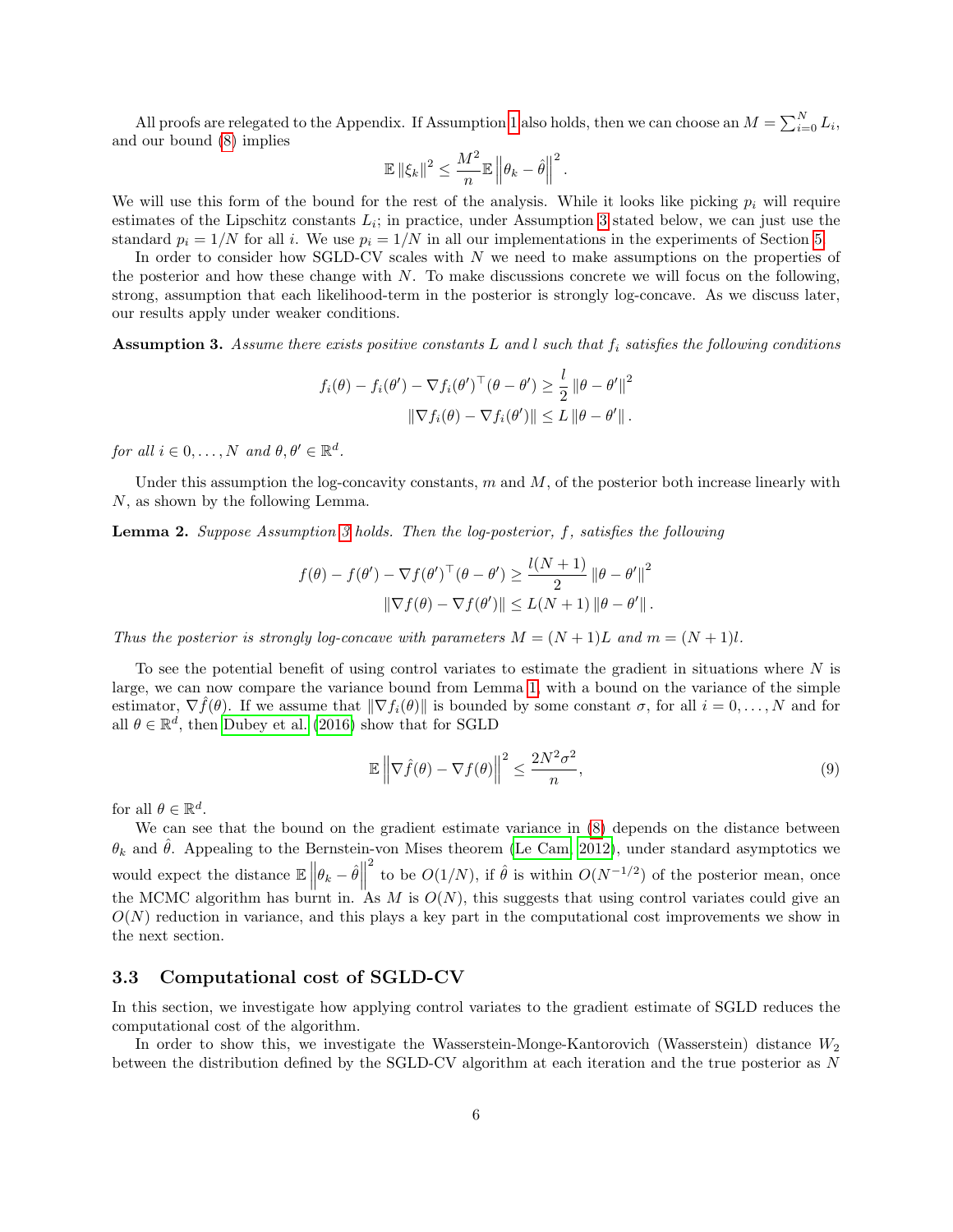is changed. For two measures  $\mu$  and  $\nu$  defined on the probability space  $(\mathbb{R}^d, B(\mathbb{R}^d))$ , and for a real number  $q > 0$ , the distance  $W_q$  is defined by

$$
W_q(\mu,\nu)=\left[\inf_{\gamma\in\Gamma(\mu,\nu)}\int_{\mathbb{R}^d\times\mathbb{R}^d}\left\|\theta-\theta'\right\|^q d\gamma(\theta,\theta')\right]^{\frac{1}{q}},
$$

where the infimum is with respect to all joint distributions  $\Gamma$  having  $\mu$  and  $\nu$  as marginals. The Wasserstein distance is a natural distance measure to work with for Monte Carlo algorithms, as discussed in [Dalalyan](#page-14-5) [and Karagulyan \(2017\)](#page-14-5); [Durmus and Moulines \(2016\)](#page-14-12).

One issue when working with the Wasserstein distance is that it is not invariant to transformations. For example scaling all entries of  $\theta$  by a constant will scale the Wasserstein distance by the same constant. A linear transformation of the parameters will result in a posterior that is still strongly log-concave, but with different constants m and M. To account for this we suggest measuring error by the quantity  $\sqrt{m}W_2$ , which is invariant to scaling  $\theta$  by a constant. Theorem 1 of [Durmus and Moulines \(2016\)](#page-14-12) bounds the standard is invariant to scaling  $\theta$  by a constant. Theorem 1 of Durinus and Mounnes (2010) bounds the standard deviation of any component of  $\theta$  by a constant times  $1/\sqrt{m}$ , so we can view the quantity  $\sqrt{m}W_2$  as measuring the error on a scale that is relative to the variability of  $\theta$  under the posterior distribution.

There are a number of quantities that will affect the performance of SGLD and SGLD-CV. These include the step size h, the minibatch size n and the total number of iterations K. In the analysis to follow we find conditions on  $h$ , n and K that ensure the Wasserstein distance between the distribution defined by SGLD-CV and the true posterior distribution  $\pi$  are less than some  $\epsilon > 0$ . We use these conditions to calculate the computational cost, measured as  $Kn$ , required for this algorithm to reach the satisfactory error  $\epsilon$ .

The first step is to find an upper bound on the Wasserstein distance between SGLD-CV and the posterior distribution in terms of h, n, K and the constants m and M declared in Assumption [1.](#page-4-1)

<span id="page-6-0"></span>**Proposition [1](#page-4-1).** Under Assumptions 1 and [2,](#page-4-2) let  $\theta_k$  be the state of SGLD-CV at the  $k^{th}$  iteration of the algorithm with stepsize h, initial value  $\theta_0$ , centering value  $\hat{\theta}$ . Let the distribution of  $\theta_k$  be  $\nu_k$ . Denote the expectation of  $\theta$  under the posterior distribution  $\pi$  by  $\bar{\theta}$ . If  $h < \frac{2m}{2M^2 + m^2}$ , then for all integers  $k \ge 0$ ,

$$
W_2(\nu_k, \pi) \le (1 - A)^K W_2(\nu_0, \pi) + \frac{C}{A} + \frac{B^2}{C + \sqrt{A}B},
$$

where

$$
A = 1 - \sqrt{\frac{2h^2M}{n} + (1 - mh)^2},
$$
  
\n
$$
B = \sqrt{\frac{2h^2M^2}{n} \left[\mathbb{E} \left\|\hat{\theta} - \bar{\theta}\right\|^2 + \frac{d}{m}\right]},
$$
  
\n
$$
C = \alpha M (h^3 d)^{\frac{1}{2}},
$$

 $\alpha = 7\sqrt{2}/6$  and d is the dimension of  $\theta_k$ .

The proof of this proposition is closely related to the proof of Proposition 2 of [Dalalyan and Karagulyan](#page-14-5) [\(2017\)](#page-14-5). The extra complication comes from our bound on the variance of the estimator of the gradient; which depends on the current state of the SGLD-CV algorithm, rather than being bounded by a global constant.

We can now use Proposition [1](#page-6-0) to find conditions on K, h and n in terms of the constants M and m such  $\overline{M}$ that the Wasserstein distance is bounded by some positive constant  $\epsilon_0/\sqrt{m}$  at its final iteration K.

<span id="page-6-1"></span>**Theorem [1](#page-4-1).** Under Assumptions 1 and [2,](#page-4-2) let  $\theta_K$  be the state of SGLD-CV at the K<sup>th</sup> iteration of the algorithm with stepsize h, initial value  $\theta_0$ , centering value  $\hat{\theta}$ . Let the distribution of  $\theta_k$  be  $\nu_K$ . Denote the expectation of  $\theta$  under the posterior distribution  $\pi$  by  $\bar{\theta}$ . Define  $R := M/m$ . Then for any  $\epsilon_0 > 0$ , if the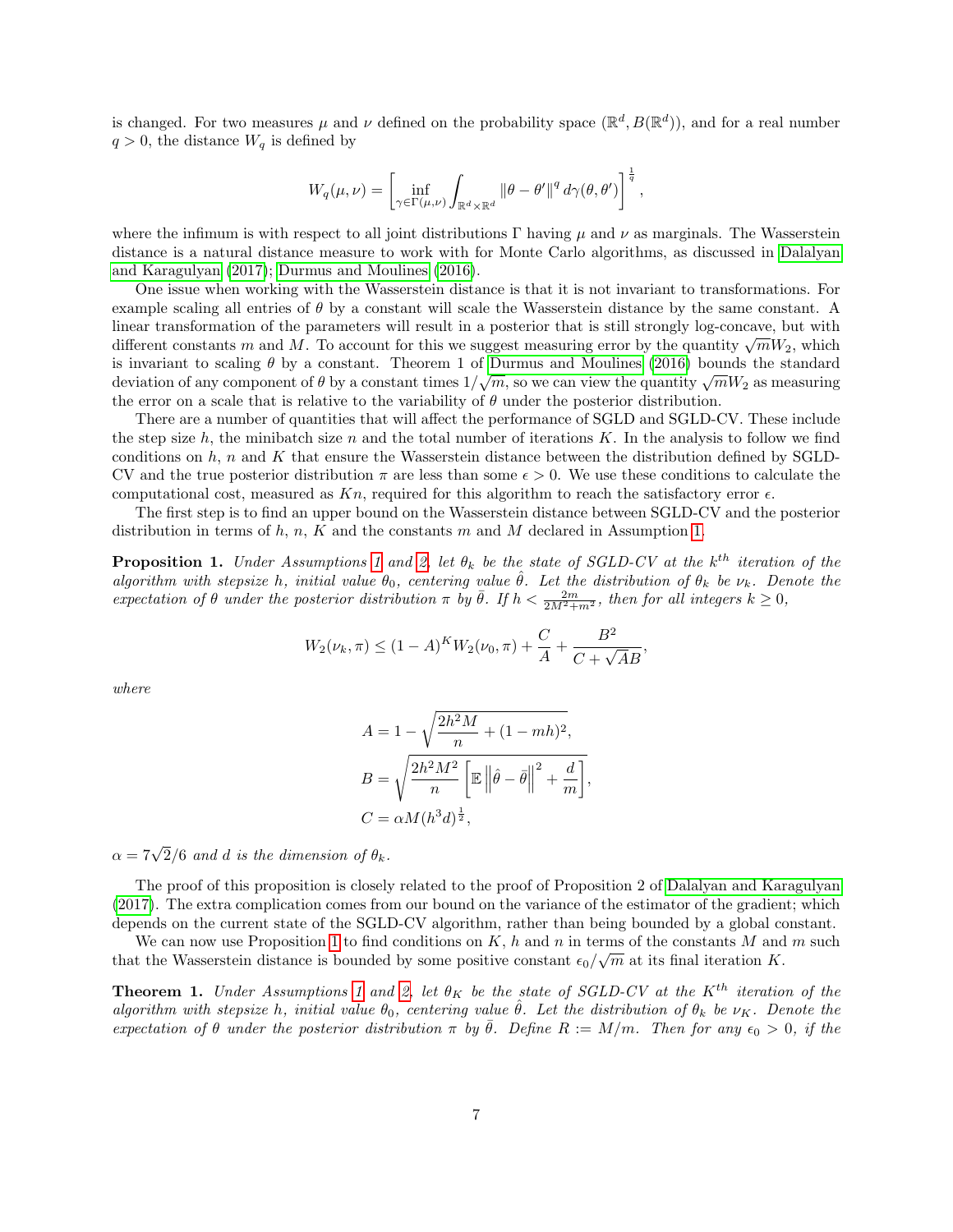following conditions hold:

$$
h \le \frac{1}{m} \max \left\{ \frac{n}{2R^2 + n}, \frac{\epsilon_0^2}{64R^2 \alpha^2 d} \right\},\tag{10}
$$

$$
Kh \geq \frac{1}{m} \log \left[ \frac{4m}{\epsilon_0^2} \left( \mathbb{E} \left\| \theta_0 - \bar{\theta} \right\|_2^2 + d/m \right) \right],\tag{11}
$$

$$
n \ge \frac{64R^2\beta}{\epsilon_0^2} m \left[ \mathbb{E} \left\| \hat{\theta} - \bar{\theta} \right\|^2 + \frac{d}{m} \right],\tag{12}
$$

where

$$
\beta = \max \left\{ \frac{1}{2R^2 + 1}, \frac{\epsilon_0^2}{64R^2\alpha^2 d} \right\},\,
$$

 $\alpha = 7\sqrt{2}/6$ , and d is the dimension of  $\theta_k$ , then  $W_2(\nu_K, \pi) \leq \epsilon_0/\sqrt{m}$ .

As a corollary of this result, we have the following, which gives a bound on the computational cost of SGLD, as measured by  $Kn$ , to achieve a required bound on the Wasserstein distance.

<span id="page-7-1"></span>**Corollary [1](#page-6-1).** Assume that Assumptions 1 and [3](#page-5-1) and the conditions of Theorem 1 hold. Fix  $\epsilon_0$  and define

$$
C_1 = \min \left\{ 2R^2 + 1, \frac{64R^2\alpha^2d}{\epsilon_0^2} \right\}.
$$

and  $C_2 := 64R^2\beta/\epsilon_0^2$ . We can implement an SGLD-CV algorithm with  $W_2(\nu_K, \pi) < \epsilon_0/\sqrt{m}$  such that

$$
Kn \leq \left[C_1 \log \left[m\mathbb{E} \left\|\theta_0 - \bar{\theta}\right\|^2 + d\right] + C_1 \log \frac{4}{\epsilon_0^2} + 1\right] \left[C_2 m \mathbb{E} \left\|\hat{\theta} - \bar{\theta}\right\|^2 + C_2 d + 1\right].
$$

The constants,  $C_1$  and  $C_2$ , in the bound on Kn, depend on  $\epsilon_0$  and  $R = M/m$ . It is simple to show that both constants are increasing in  $R$ . Under Assumption [3](#page-5-1) we have that  $R$  is a constant as  $N$  increases. Corollary [1](#page-7-1) suggests that provided  $\|\theta_0 - \bar{\theta}\| < c/\sqrt{m}$  and  $\|\hat{\theta} - \bar{\theta}\| < c/\sqrt{m}$ , for some constant c; then the computational cost of SGLD-CV will be bounded by a constant. Since we suggest starting SGLD-CV at  $\hat{\theta}$ , then technically we just need this to hold for  $\|\hat{\theta} - \bar{\theta}\|$ . Under Assumption [3](#page-5-1) we have that m increases linearly with N, so this corresponds to needing  $\left\|\hat{\theta} - \bar{\theta}\right\| < c_1/$ √ N as N increases. Additionally, by Theorem 1 of [Durmus and Moulines \(2016\)](#page-14-12) we have that the variance of the posterior scales like  $1/m = 1/N$  as N increases, so we can interpret the  $1/\sqrt{N}$  factor as being a measure of the spread of the posterior as N increases. The form of the corollary makes it clear that a similar argument would apply under weaker assumptions than Assumption [3.](#page-5-1) We only need that the ratio of the log-concavity constants,  $M/m$ , of the posterior remains bounded as N increases.

This corollary also gives insight into the computational penalty you pay for a poor choice of  $\theta_0$  or  $\hat{\theta}$ . As  $\|\theta_0 - \bar{\theta}\|$  increases, the bound on the computational cost will increase logarithmically with this distance. By comparison the bound increases linearly with  $\left\|\hat{\theta} - \bar{\theta}\right\|$ .

#### <span id="page-7-0"></span>3.4 Setup Costs

There are a number of known results on the convergence of SGD under the strongly log-concave conditions of Assumption [1.](#page-4-1) These will allow us to quantify the setup cost of finding the point  $\hat{\theta}$  in this setting. More complex cases are explored empirically in the experiments in Section [5.](#page-10-0) Lemma [3](#page-8-0) due to [Nemirovski et al.](#page-15-12) [\(2009\)](#page-15-12) quantifies the convergence of the final point of SGD.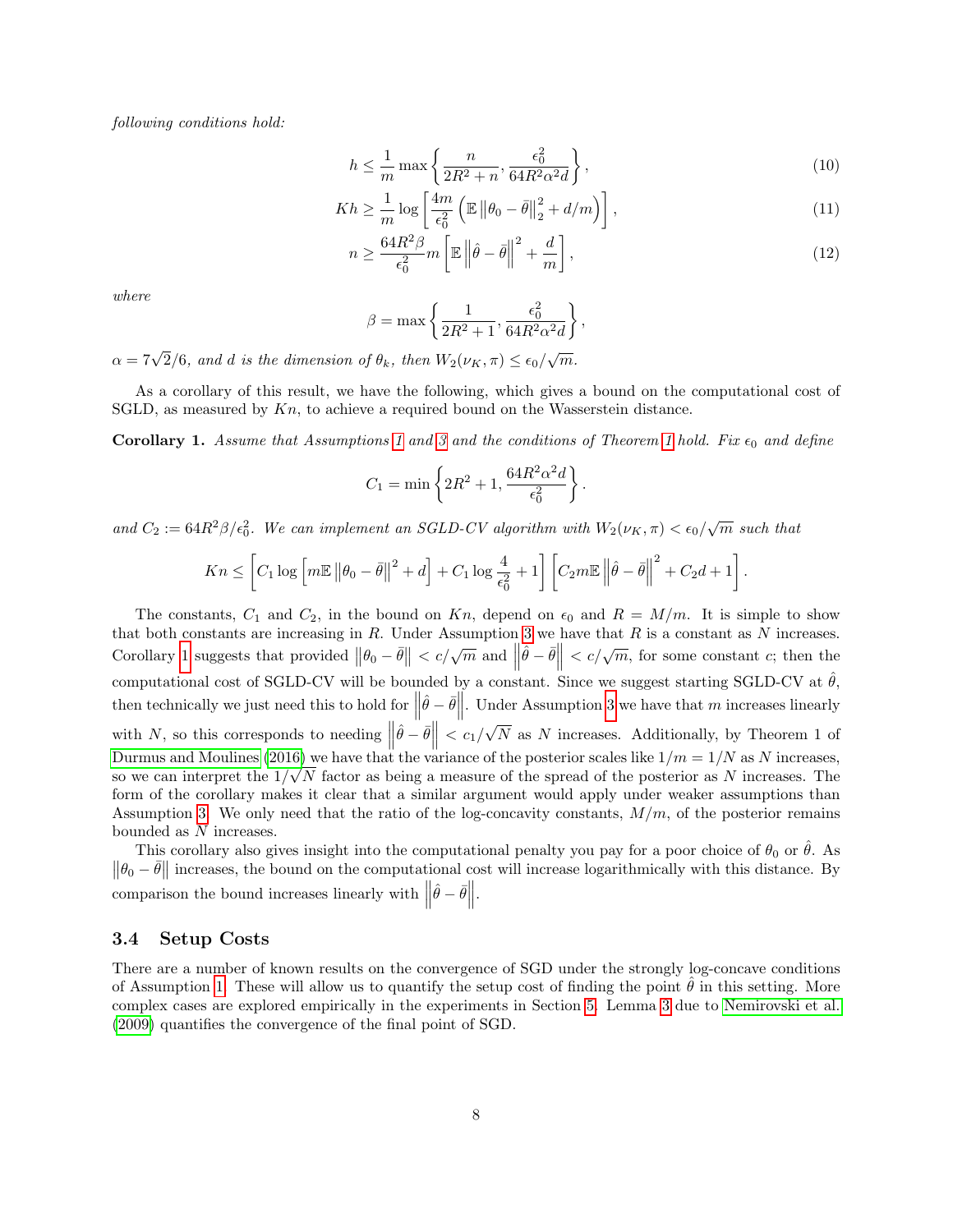<span id="page-8-0"></span>**Lemma 3.** Under Assumption [1,](#page-4-1) let  $\hat{\theta}$  denote the final state of SGD with stepsizes  $h_k = 1/(mk)$  after K *iterations.* Suppose  $\mathbb{E}\left\|\nabla \hat{f}(\theta)\right\|$  $\frac{2}{\epsilon} \leq D^2$  and denote the true mode of f by  $\theta^*$ . Then it holds that

$$
\mathbb{E}\left\|\hat{\theta}-\theta^*\right\|^2 \leq \frac{4D^2}{m^2K}.
$$

If we again assume that, as in [Dubey et al. \(2016\)](#page-14-3),  $\|\nabla f_i(\theta)\|$  is bounded by some constant  $\sigma$ , for all  $i = 0, \ldots, N$  and  $\theta \in \mathbb{R}^d$  then  $D^2$  will be  $O(N^2/n)$ . This means that under Assumption [3,](#page-5-1) we will need to process the full dataset once before the SGD algorithm has converged to a mode  $\hat{\theta}$  within  $O(N^{-\frac{1}{2}})$  of the posterior mean. It follows that, for these cases there are two one off  $O(N)$  setup costs, one to find an acceptable mode  $\hat{\theta}$  and one to find the full log posterior gradient at this point  $\nabla f(\hat{\theta})$ .

### 4 Post-processing control variates

Control variates can also been used to improve the inferences made from MCMC by reducing the variance of the output directly. The general aim of MCMC is to estimate expectations of functions,  $g(\theta)$ , with respect to the posterior  $\pi$ . Given an MCMC sample  $\theta^{(1)}, \ldots, \theta^{(M)}$ , from the posterior  $\pi$ , we can estimate  $\mathbb{E}[g(\theta)]$ unbiasedly as

$$
\mathbb{E}[g(\theta)] \approx \frac{1}{M} \sum_{i=1}^{M} g(\theta^{(i)}).
$$

Suppose there exists a function  $h(\theta)$ , which has expectation 0 under the posterior. We can then introduce an alternative function,

$$
\tilde{g}(\theta) = g(\theta) + h(\theta),
$$

where  $\mathbb{E}[\tilde{q}(\theta)] = \mathbb{E}[q(\theta)].$  If  $h(\cdot)$  is chosen so that it is negatively correlated with  $q(\theta)$ , then the variance of  $\tilde{g}(\theta)$  will be reduced considerably.

[Mira et al. \(2013\)](#page-14-9) introduce a way of choosing  $h(\theta)$  almost automatically by using the gradient of the log-posterior. Choosing  $h(\cdot)$  in this manner is referred to as a zero variance (ZV) control variate. [Friel](#page-14-10) [et al. \(2016\)](#page-14-10) showed that, under mild conditions, we can replace the log-posterior gradient with an unbiased estimate and still have a valid control variate. SGMCMC methods produce unbiased estimates of the logposterior gradient, and so it follows that these gradient estimates can be applied as ZV control variates. For the rest of this section, we focus our attention on SGLD, but these ideas are easily extendable to other stochastic gradient MCMC algorithms. We refer to SGLD with these post-processing control variates as SGLD-ZV.

Given the setup outlined above, [Mira et al. \(2013\)](#page-14-9) propose the following form for  $h(\theta)$ ,

$$
h(\theta) = \Delta Q(\theta) + \nabla Q(\theta) \cdot \mathbf{z},
$$

here  $Q(\theta)$  is a polynomial of  $\theta$  to be chosen and  $\mathbf{z} = f(\theta)/2$ .  $\Delta$  refers to the Laplace operator  $\frac{\partial^2}{\partial \theta^2}$  $\frac{\partial^2}{\partial \theta_1^2} + \cdots + \frac{\partial^2}{\partial \theta_2^2}$ In order to get the best variance reduction, we simply have to optimize the coefficients of the polynomial  $\frac{\partial^2}{\partial \theta_d^2}$ .  $Q(.)$ . In practice, first or second degree polynomials  $Q(\theta)$  often provide good variance reduction [\(Mira et al.,](#page-14-9) [2013\)](#page-14-9). For the rest of this section we focus on first degree polynomials, so  $Q(\theta) = \mathbf{a}^T\theta$ , but the ideas are easily extendable to higher orders [\(Papamarkou et al., 2014\)](#page-15-7).

The SGLD algorithm only calculates an unbiased estimate of  $\nabla f(\theta)$ , so we propose replacing  $h(\theta)$  with the unbiased estimate

$$
\hat{h}(\theta) = \Delta Q(\theta) + \nabla Q(\theta) \cdot \hat{\mathbf{z}},\tag{13}
$$

where  $\hat{\mathbf{z}} = \nabla \hat{f}(\theta)/2$ . By identical reasoning to [Friel et al. \(2016\)](#page-14-10),  $\hat{h}(\theta)$  is a valid control variate. Note that  $\hat{\mathbf{z}}$ can use any unbiased estimate, and as we will show later, the better the gradient estimate, the better this control variate performs.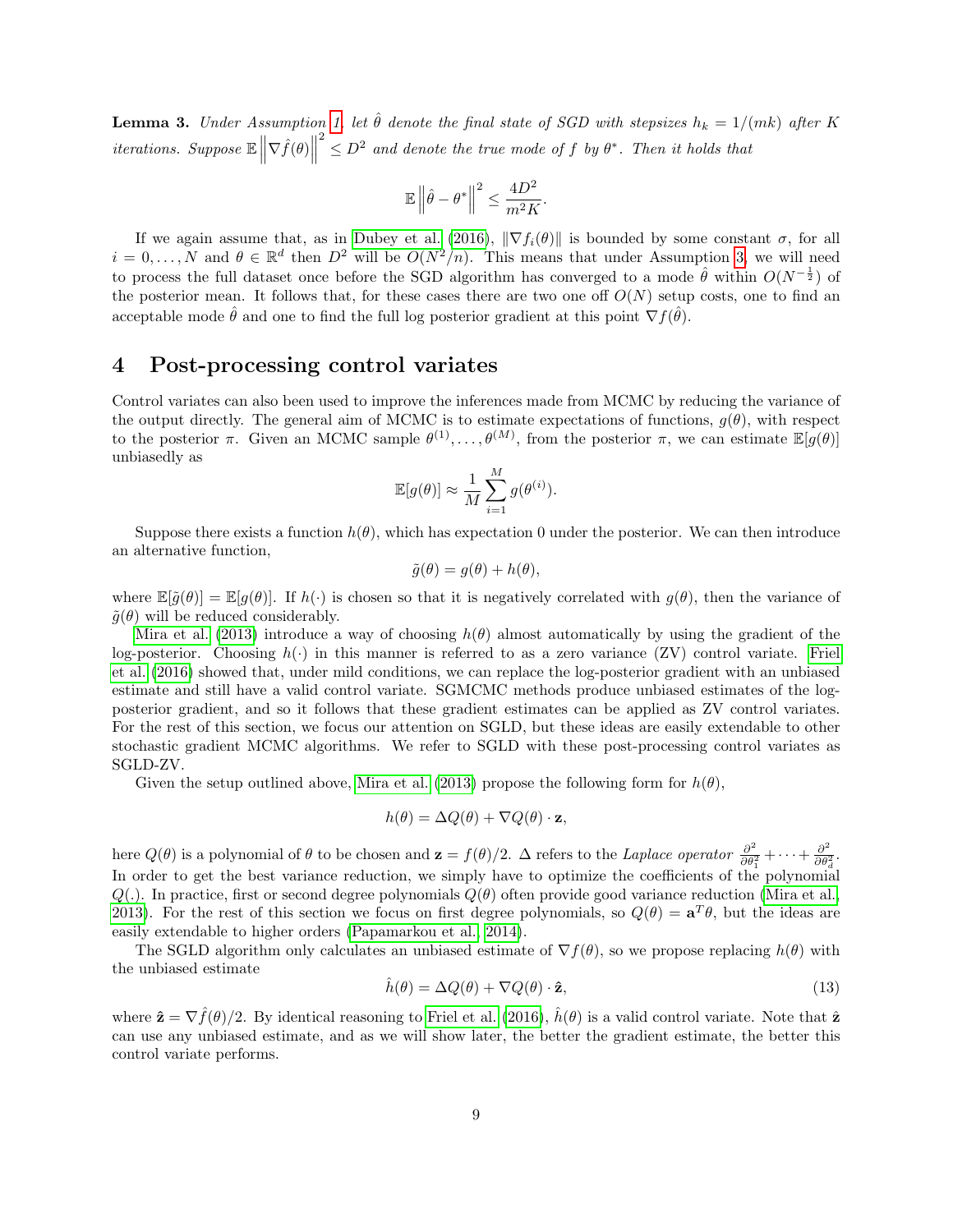#### $\triangleright$  SGLD output

### <span id="page-9-1"></span>Algorithm 2 SGLD-ZV

 $\textbf{Required: } \{\theta_k, \nabla \hat{f}(\theta_k)\}_{k=1}^K$ Set  $\mathbf{z}_k \leftarrow \frac{1}{2} \nabla \hat{f}(\theta_k)$ Estimate  $V_{\mathbf{z}} \leftarrow \mathbb{V}_{\text{ar}}(\mathbf{z}), C_{g, \mathbf{z}} \leftarrow \text{Cov}(g(\theta), \mathbf{z})$  $\hat{\mathbf{a}}_j \leftarrow [V_{\mathbf{z}}]^{-1} \, C_{g, \mathbf{z}}$ for  $k = 1...K$  do  $\hat{g}(\theta_k) \leftarrow g(\theta_k) + \hat{\mathbf{a}}^T \mathbf{z}_k$ end for

We set  $Q(\theta)$  to be a linear polynomial  $a^T\theta$ , so our SGLD-ZV estimate will take the following form

<span id="page-9-0"></span>
$$
\hat{g}(\theta) = g(\theta) + \mathbf{a}^T \hat{\mathbf{z}}.\tag{14}
$$

Similar to standard control variates [\(Ripley, 2009\)](#page-15-5), we need to find optimal coefficients  $\hat{a}$  in order to minimize the variance of  $\tilde{g}(\cdot)$ , defined in [\(14\)](#page-9-0). In our case, the optimal coefficients take the following form [\(Friel et al.,](#page-14-10) [2016\)](#page-14-10)

$$
\hat{\mathbf{a}} = \mathbb{V}\text{ar}^{-1}(\hat{\mathbf{z}})\,\mathbb{C}\text{ov}(\hat{\mathbf{z}},g(\theta)).
$$

This means that SGLD already calculates all the necessary terms for these control variates to be applied for free. So the post-processing step can simply be applied once when the SGLD algorithm has finished, provided the full output plus gradient estimates are stored. With this in place, we can write down the full algorithm in the linear case, which is given in Algorithm [2.](#page-9-1) For higher order polynomials, the calculations are much the same, but more coefficients need to be estimated [\(Papamarkou et al., 2014\)](#page-15-7).

The efficiency of ZV control variates in reducing the variance of our MCMC sample is directly affected by using an estimate of the gradient rather than the truth. For the remainder of this section, we investigate how the choice of the gradient estimate, and the minibatch size  $n$ , affects the variance reduction.

<span id="page-9-2"></span>**Assumption 4.**  $\text{Var}[\phi(\theta)] < \infty$  and  $\text{Var}[\hat{\psi}(\theta)] < \infty$ .  $\mathbb{E}_{\theta|\mathbf{x}} \|\nabla f_i(\theta)\|^2$  is bounded by some constant  $\sigma$  for all  $i = 0, \ldots N, \, \theta \in \mathbb{R}^d.$ 

**Theorem 2.** Under Assumption [4,](#page-9-2) define the optimal variance reduction for ZV control variates using the full gradient estimate to be R, and the optimal variance reduction using  $SGLD$  gradient estimates to be R. Then we have that

<span id="page-9-3"></span>
$$
\hat{R} \ge \frac{R}{1 + [\sigma(N+1)]^{-1} \mathbb{E}_{\theta|\mathbf{x}} [\mathbb{E}_S ||\xi_S(\theta)||^2]},
$$
\n(15)

where  $\xi_{S}(\theta)$  is the noise in the log-posterior gradient estimate.

The proof of this result is given in the Appendix. An important consequence of Theorem [2](#page-9-3) is that if we use the standard SGLD gradient estimate, then the denominator of  $(15)$  is  $O(n/N)$ , so our variance reduction diminishes as N gets large. However, if we use the SGLD-CV estimate instead (the same probably holds for other control variate algorithms such as SAGA), then under standard asymptotics, the denominator of [\(15\)](#page-9-3) is  $O(n)$ , so the variance reduction does not diminish with increasing dataset size. It follows that for best results, we recommend using the ZV post-processing step after running the SGLD-CV algorithm, especially for large N. The ZV post-processing step can be immediately applied in exactly the same way to other stochastic gradient MCMC algorithms, such as SGHMC and SGNHT [\(Chen et al., 2014;](#page-14-1) [Ding et al., 2014\)](#page-14-2).

It is worth noting that there are some storage constraints for SGLD-ZV. This algorithm requires storing the full MCMC chain, as well as the gradient estimates at each iteration. So the storage cost is twice the storage cost of a standard SGMCMC run. However, in some high dimensional cases, the required SGMCMC test statistic is estimated on the fly using the most recent output of the chain and thus reducing the storage costs. We suggest that if the dimensionality is not too high, then the additional storage cost of recording the gradients to apply the ZV post-processing step can offer significant variance reduction for free. However, for very high dimensional parameters, the cost associated with storing the gradients may preclude the use of the ZV step.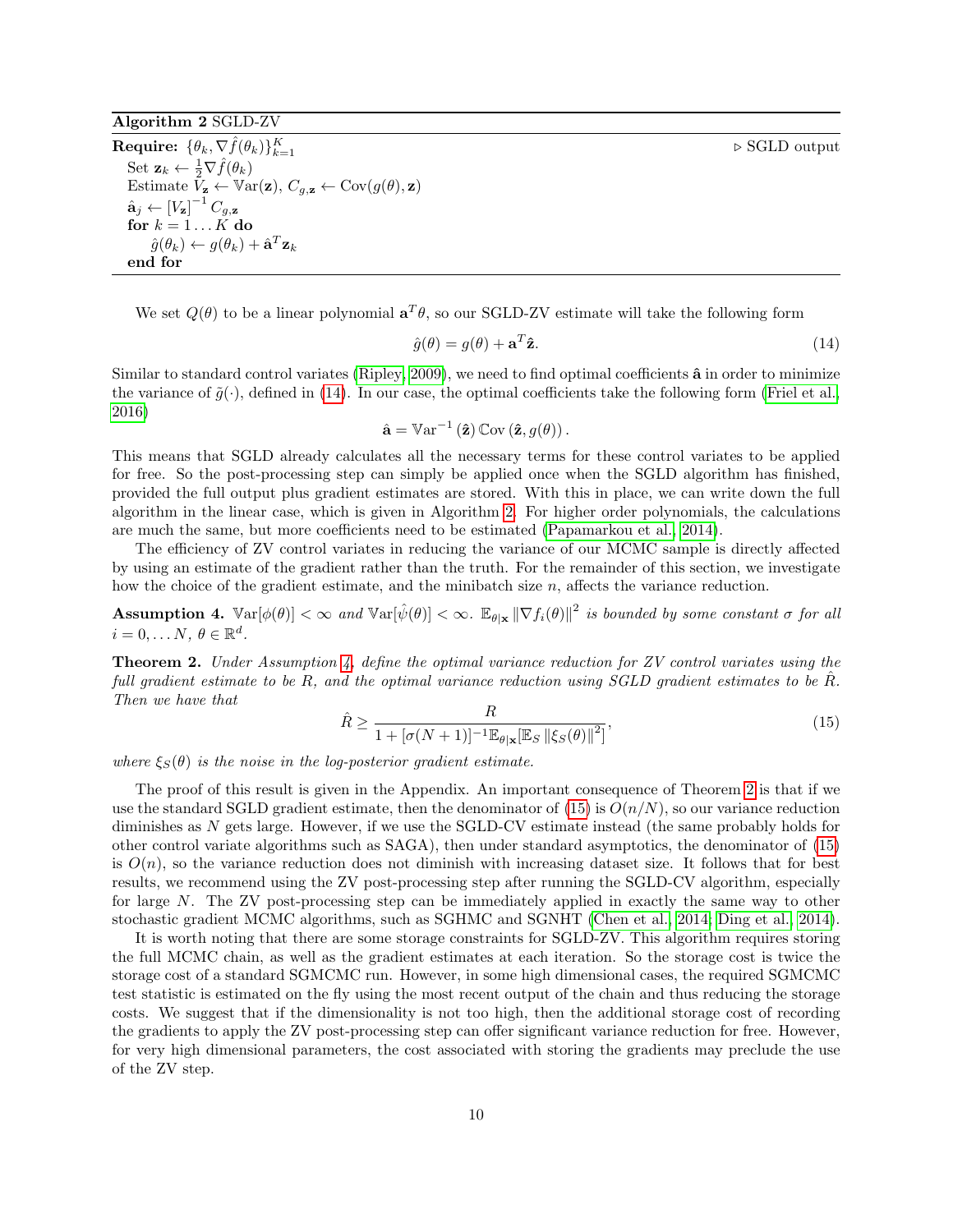

Figure 1: Log predictive density over a test set every 10 iterations of SGLD, SGLD-CV and SAGA fit to a logistic regression model as the data size  $N$  is varied.

<span id="page-10-1"></span>

<span id="page-10-2"></span>Figure 2: Plots of the log predictive density of an SGLD-CV chain when ZV post-processing is applied versus when it is not, over 5 random runs. Logistic regression model on the cover type dataset [\(Blackard and Dean,](#page-14-14) [1999\)](#page-14-14).

# <span id="page-10-0"></span>5 Experiments

### 5.1 Logistic regression

We examine our approaches on a Bayesian logistic regression problem. The probability of the  $i^{th}$  output  $y_i \in \{-1, +1\}$  is given by

$$
p(y_i|x_i, \beta) = \frac{1}{1 + \exp(-y_i \beta^T x_i)}.
$$

We use a Laplace prior for  $\beta$  with scale 1.

We used the cover type dataset [\(Blackard and Dean, 1999\)](#page-14-14), which has 581012 observations, which we split into a training and test set. First we run SGLD, SGLD-CV and SAGA on the dataset, all with minibatch size 500. The method SAGA was discussed at the end of Section [3.1.](#page-3-0) To empirically support the scalability results of Theorem [1,](#page-7-1) we fit the model 3 times. In each fit, the dataset size is varied, from about 1% of the full dataset to the full dataset size N. The performance is measured by calculating the log predictive density on a held-out test set every 10 iterations. Some of our examples are high dimensional, so our performance measure aims to reduce dimensionality while still capturing important quantities such as the variance of the chain. We include the burn-in of SGLD and SAGA, to contrast with the optimisation step required for SGLD-CV which is included in the total computational time.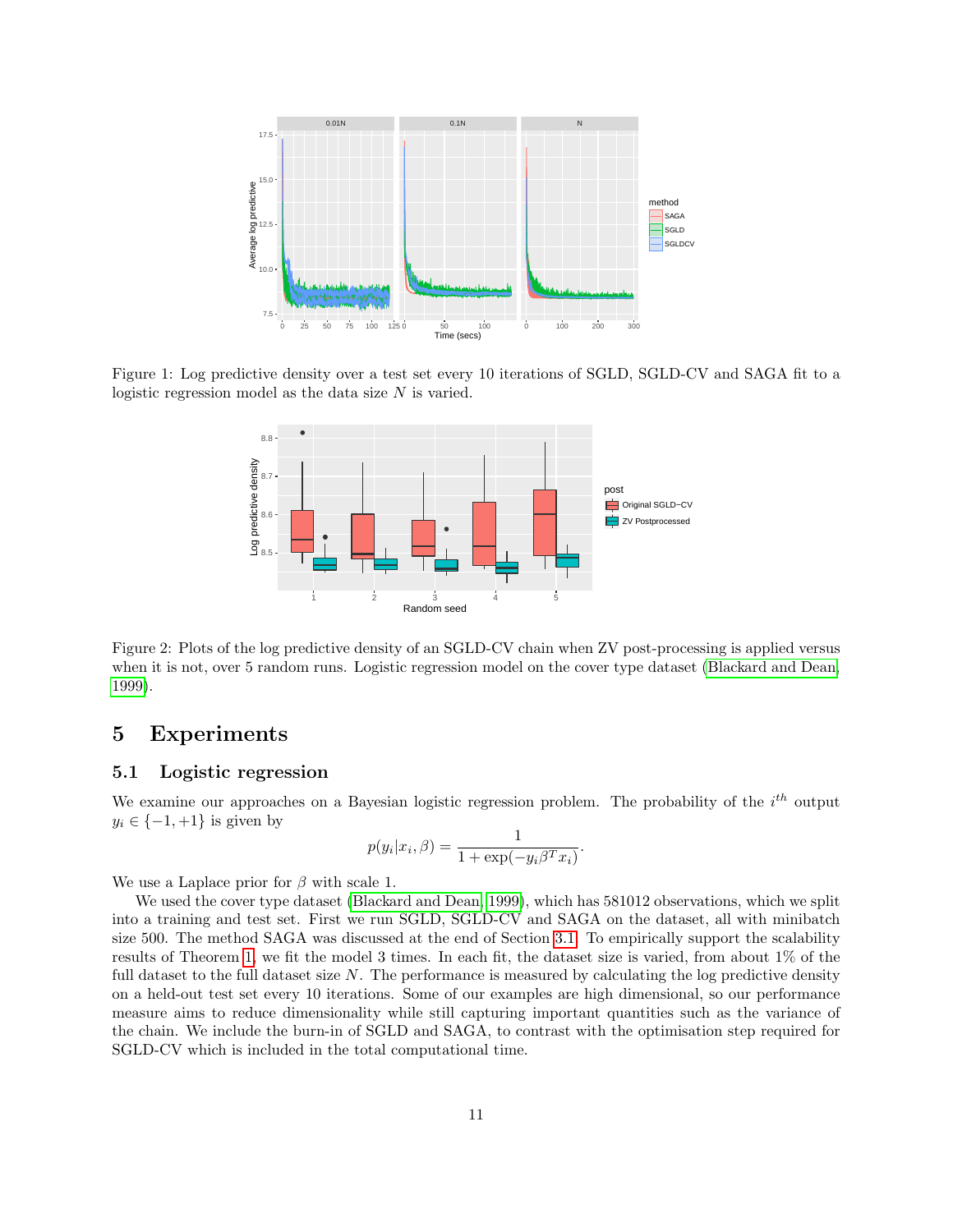

<span id="page-11-0"></span>Figure 3: Log predictive density over a test set of SGLD, SGLD-CV and SAGA fit to a Bayesian probabilistic matrix factorization model as the number of users is varied, averaged over 5 runs. We used the Movielens ml-100k dataset.



Figure 4: Plots of the log predictive density of an SGLD-CV chain when ZV post-processing is applied versus when it is not, over 5 random runs. SGLD-CV algorithm applied to a Bayesian probablistic matrix factorization problem using the Movielens ml-100k dataset.

The results are plotted against time in Figure [1.](#page-10-1) The results illustrate the efficiency gains of SGLD-CV over SGLD as the dataset size increases, as expected from Theorem [1.](#page-7-1) SAGA outperforms SGLD-CV in this example because SGLD converges quickly in this simple setting. In the more complicated examples to follow, we show that SAGA can be slow to converge.

We also compare the log predictive density over a test set for SGLD-CV with and without ZV postprocessing, averaged over 5 runs at different seeds. We apply the method to SGLD-CV rather than SGLD due to the favourable scaling results as discussed after Theorem [2.](#page-9-3) Results are given in Figure [2.](#page-10-2) The plot shows box-plots of the log predictive density of the SGLD sample before and after post-processing using ZV control variates. The plots show excellent variance reduction of the chain.

#### <span id="page-11-1"></span>5.2 Probabilistic matrix factorization

A common recommendation system task is to predict a user's rating of a set of items, given previous ratings and the ratings of other users. The end goal is to recommend new items that the user will rate highly. Probabilistic matrix factorization (PMF) is a popular method to train these models [\(Mnih and](#page-14-15) [Salakhutdinov, 2008\)](#page-14-15). As the matrix of ratings is sparse, over-fitting is a common issue in these systems, and Bayesian approaches are a way to account for this [\(Ahn et al., 2015\)](#page-14-16).

In this experiment, we apply SGLD, SGLD-CV and SAGA to a Bayesian PMF problem, using a model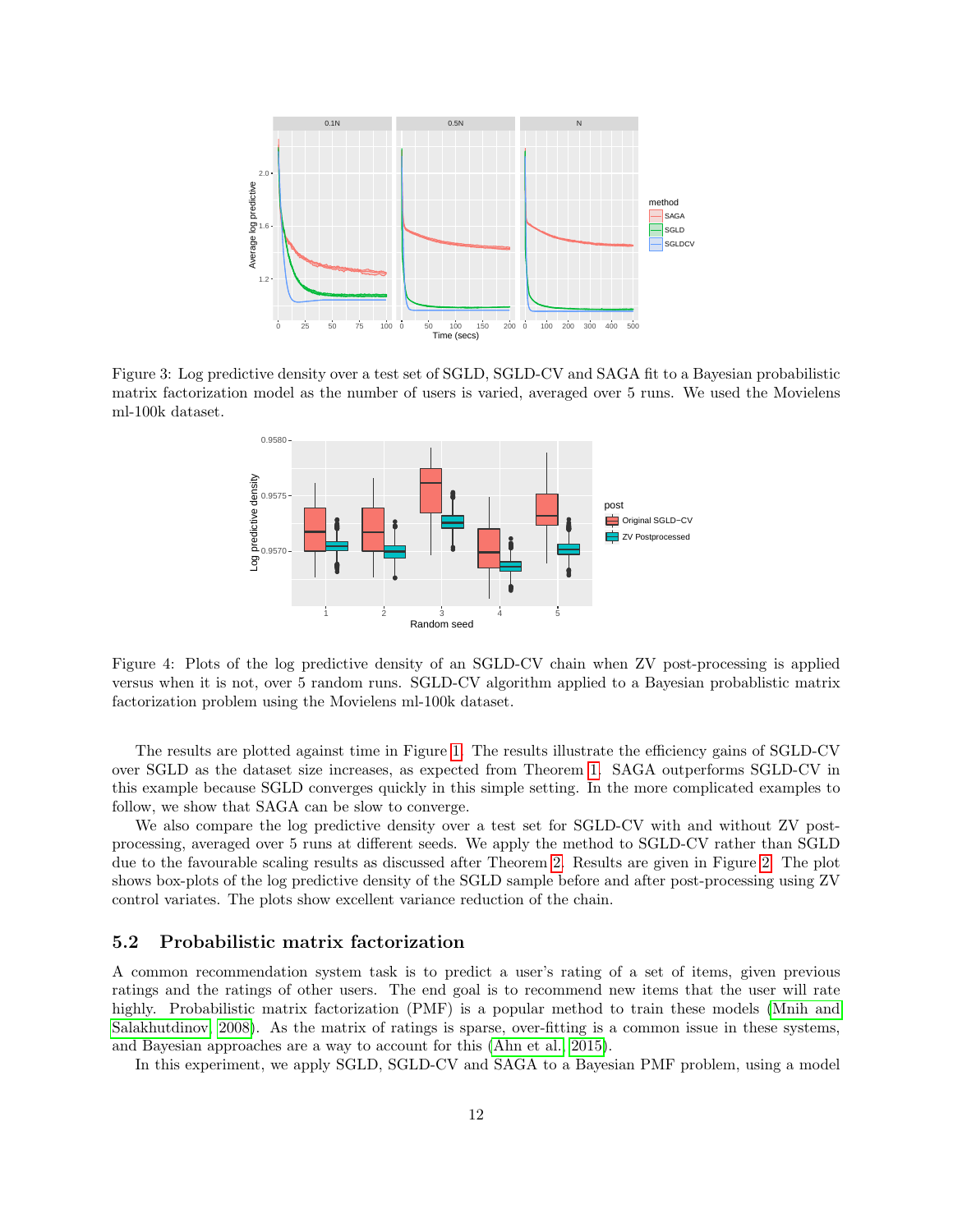

<span id="page-12-1"></span>Figure 5: Perplexity of SGLD and SGLD-CV fit to an LDA model as the data size N is varied, averaged over 5 runs. The dataset consists of scraped Wikipedia articles.

similar to Ahn et al.  $(2015)$  $(2015)$  $(2015)$  and Chen et al.  $(2014)$ . We use the Movielens dataset ml-100k<sup>1</sup>, which contains 100,000 ratings from almost 1,000 users and 1,700 movies. We use batch sizes of 5,000, with a larger minibatch size chosen due to the high-dimensional parameter space. As before, we compare performance by calculating the predictive distribution on a held out dataset every 10 iterations.

We investigate the scaling results of SGLD-CV and SAGA versus SGLD by varying the dataset size. We do this by limiting the number of users in the dataset, ranging from 100 users to the full 943. The results are given in Figure [3.](#page-11-0) Once again the scaling improvements of SGLD-CV as the dataset size increases are clear.

In this example SAGA converges slowly in comparison even to SGLD. In fact the algorithm converges slowly in all our more complex experiments. The problem is particularly bad for large  $N$ . This is likely a result of the starting point for SAGA being far from the posterior mode. Empirically, we found that the gradient direction and magnitude can update very slowly in these cases. This is not an issue for simpler examples such as logistic regression, but for more complex examples we believe it could be a sign that the algorithm is getting stuck in, or moving slowly through, local modes where the gradient is comparatively flatter. The problem appears to be made worse for large N when it takes longer to update  $g_{\alpha}$ . This is an example where the optimisation step of SGLD-CV is an advantage, as the algorithm is immediately started close to the posterior mode and so the efficiency gains are quickly noted. This issue with SAGA could be related to the starting point condition for SGLD-CV as detailed in Corollary [1.](#page-7-1) Due to the form of the Wasserstein bound, it is likely that SAGA would have a similar starting point condition.

Once again we compare the log predictive density over a test set for SGLD-CV with and without ZV post-processing when applied to the Bayesian PMF problem, averaged over 5 runs at different seeds. Results are given in Figure [2.](#page-10-2) The plot shows box-plots of the log predictive density of the SGLD sample before and after post-processing using ZV control variates. The plots show excellent variance reduction of the chain.

### 5.3 Latent Dirichlet allocation

Latent Dirichlet allocation (LDA) is an example of a topic model used to describe collections of documents by sets of discovered topics [\(Blei et al., 2003\)](#page-14-17). The input consists of a matrix of word frequencies in each document, which is very sparse, motivating the use of a Bayesian approach to avoid over-fitting.

Due to storage constraints, it was not feasible to apply SGLD-ZV to this problem, so we focus on SGLD-CV. We scraped approximately 80,000 documents from Wikipedia, and used the 1,000 most common words to form our document-word matrix input. We used a similar formulation to [Patterson and Teh \(2013\)](#page-15-1), though we did not use a Riemannian sampler.

<span id="page-12-0"></span><sup>1</sup>https://grouplens.org/datasets/movielens/100k/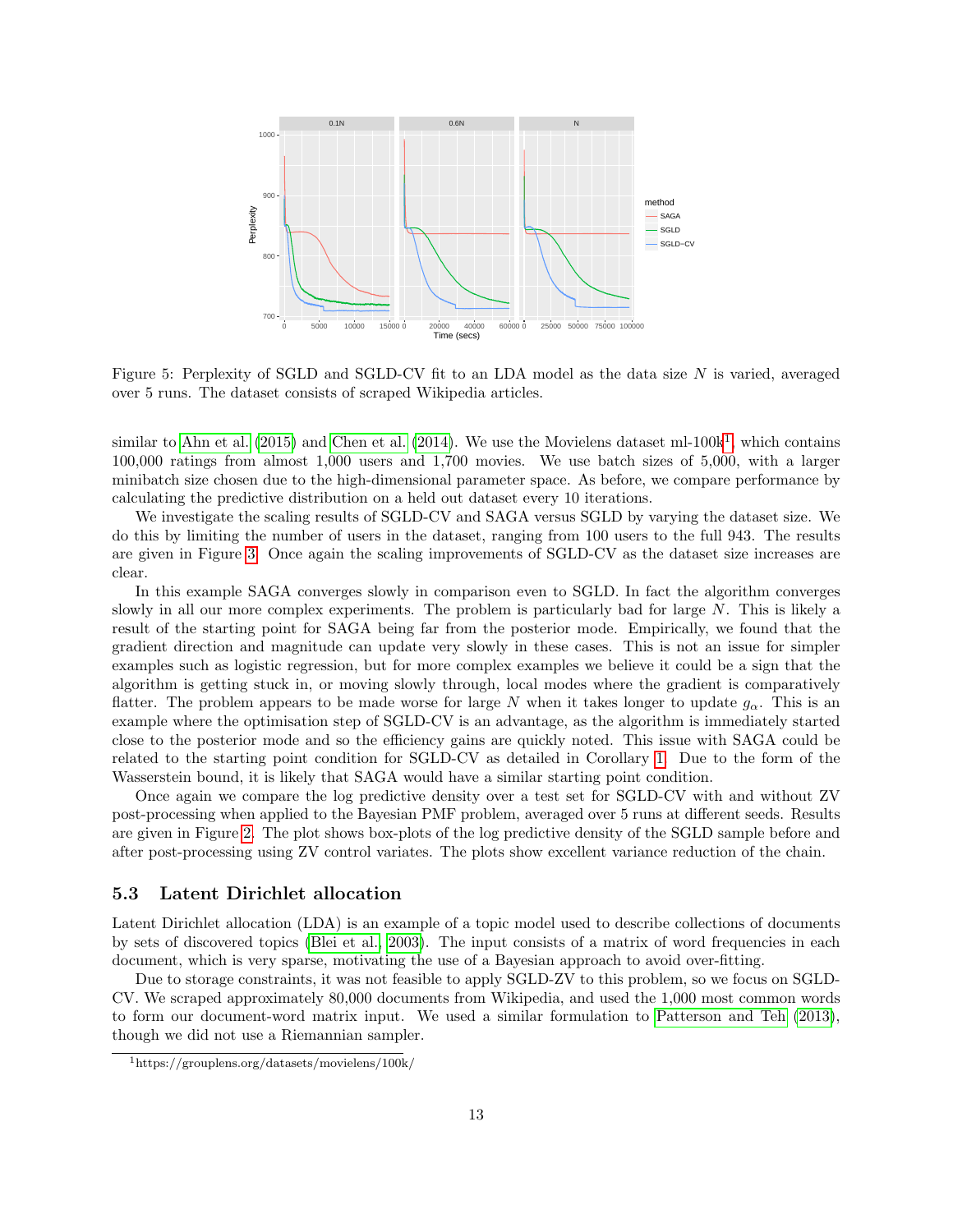Once again in our comparison of SGLD, SGLD-CV and SAGA, we vary the dataset size, this time by changing the number of documents used in fitting the model, from 10,000 to the full 81,538. We use batch sizes of 50 documents. We measure the performance of LDA using the *perplexity* on held out words from each document, a standard performance measure for this model. The results are given in Figure [5.](#page-12-1) Here the scalability improvements of using SGLD-CV over SGLD are clear as the dataset size increases. This time the batch size is small compared to the dataset size, which probably makes the scalability improvements more obvious. The sudden drop in perplexity for the SGLD-CV plot occurs at the switch from the stochastic optimization step to SGLD-CV. This is likely a result of the algorithm making efficient use of the Gibbs step to simulate the latent topics.

An interesting aspect of this problem is that it appears to have a pronounced local mode where each of the methods become trapped (this can be seen by the blip in the plot at a perplexity of around 850). SGLD-CV is the first to escape followed by SGLD, but SAGA takes a long time to escape. This is probably due to a similar aspect as the one discussed in the previous experiment (Section [5.2\)](#page-11-1). Similar to the previous experiment, we find that while SAGA seems trapped, its gradient estimate changes very little, which could be a sign that the algorithm is moving very slowly through an area with a relatively flat gradient, such as a local mode. A simple solution would be to start SAGA closer to the mode using a stochastic optimisation scheme.

# 6 Discussion

We have used control variates for stochastic gradient MCMC to reduce the variance in the gradient estimate. We have shown that in the strongly log-concave setting, and under standard asymptotics, this proposed SGLD-CV algorithm reduces the computational cost of stochastic gradient Langevin dynamics to  $O(1)$ . Our theoretical results give results on the computational cost under non-standard asymptotics also, and show there should be some benefit provided distance between the centering value  $\theta$  and the posterior mean inversely depends on N. The algorithm relies on a setup cost that estimates the posterior mode which replaces the burn-in of SGLD. We have explored the cost of this step both theoretically and empirically. We have empirically supported these scalability results on a variety of interesting and challenging problems from the statistics and machine learning literature using real world datasets. The simulation study also revealed that SGLD-CV was less susceptible to getting stuck in local stationary points than an alternative method that performs variance reduction using control variates, SAGA [\(Dubey et al., 2016\)](#page-14-3). An interesting future extension would be to reduce the startup cost of SGLD-CV, along with introducing automatic step-size tuning.

We showed that stochastic gradient MCMC methods calculate all the information needed to apply zero variance post-processing control variates. This improves the inference of the output by reducing its variance. We explored how the variance reduction is affected by the minibatch size and the gradient estimate, and show using SGLD-CV or SAGA rather than SGLD can achieve a better variance reduction. We demonstrated this variance reduction empirically. A limitation of these post-processing control variates is they require the whole chain, which can lead to high storage costs if the dimensionality of the sample space is high. Future work could explore ways to reduce the storage costs of stochastic gradient MCMC.

# 7 Acknowledgements

The first author gratefully acknowledges the support of the EPSRC funded EP/L015692/1 STOR-i Centre for Doctoral Training. This work was supported by EPSRC grant EP/K014463/1, ONR Grant N00014-15- 1-2380 and NSF CAREER Award IIS-1350133.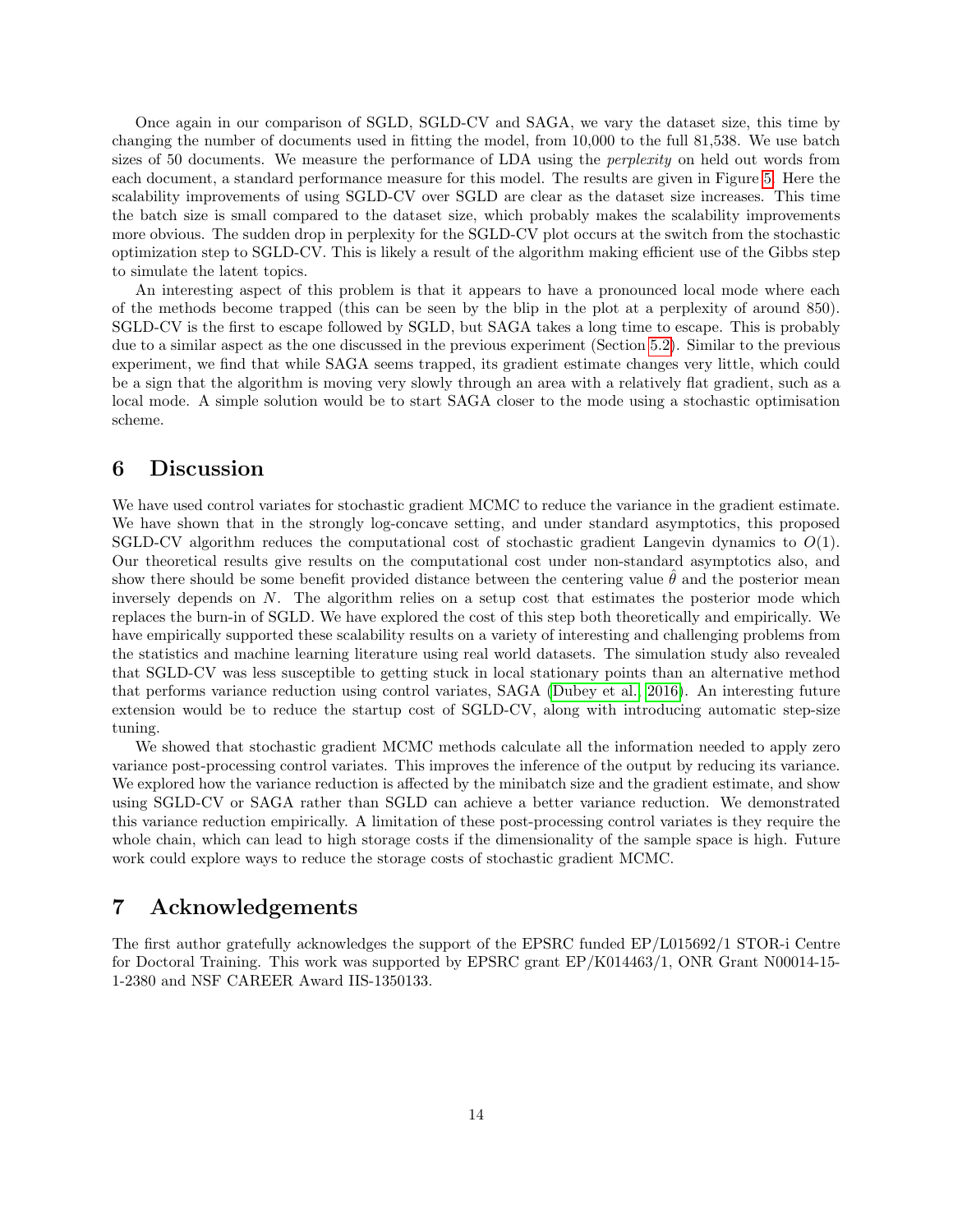# References

- <span id="page-14-16"></span>Ahn, S., Korattikara, A., Liu, N., Rajan, S., and Welling, M. (2015). Large-scale distributed Bayesian matrix factorization using stochastic gradient MCMC. In In: Proceedings of the 21th ACM SIGKDD International Conference on Knowledge Discovery and Data Mining, pages 9–18. ACM.
- <span id="page-14-4"></span>Baker, J., Fearnhead, P., Fox, E. B., and Nemeth, C. (2016). sgmcmc: An R package for stochastic gradient Markov chain Monte Carlo. arXiv preprint arXiv:1610.09787.
- <span id="page-14-6"></span>Bardenet, R., Doucet, A., and Holmes, C. (2016). On Markov chain Monte Carlo methods for tall data. Journal of Machine Learning Research. To appear.
- <span id="page-14-7"></span>Bierkens, J., Fearnhead, P., and Roberts, G. (2016). The zig-zag process and super-efficient sampling for Bayesian analysis of big data. Available from <https://arxiv.org/abs/1607.03188>.
- <span id="page-14-14"></span>Blackard, J. A. and Dean, D. J. (1999). Comparative accuracies of artificial neural networks and discriminant analysis in predicting forest cover types from cartographic variables. Computers and electronics in agriculture, 24(3):131–151.
- <span id="page-14-17"></span>Blei, D. M., Ng, A. Y., and Jordan, M. I. (2003). Latent Dirichlet allocation. Journal of Machine Learning Research, 3:993–1022.
- <span id="page-14-11"></span>Bottou, L. (2010). Large-scale machine learning with stochastic gradient descent. In Proceedings of the 19th International Conference on Computational Statistics, pages 177–187. Springer.
- <span id="page-14-8"></span>Chen, C., Wang, W., Zhang, Y., Su, Q., and Carin, L. (2017). A convergence analysis for a class of practical variance-reduction stochastic gradient MCMC. Available at <https://arxiv.org/abs/1709.01180>.
- <span id="page-14-1"></span>Chen, T., Fox, E., and Guestrin, C. (2014). Stochastic gradient Hamiltonian Monte Carlo. In Proceedings of the 31st International Conference on Machine Learning, pages 1683–1691. PMLR.
- <span id="page-14-5"></span>Dalalyan, A. S. and Karagulyan, A. G. (2017). User-friendly guarantees for the Langevin Monte Carlo with inaccurate gradient. Available at <https://arxiv.org/abs/1710.00095>.
- <span id="page-14-2"></span>Ding, N., Fang, Y., Babbush, R., Chen, C., Skeel, R. D., and Neven, H. (2014). Bayesian sampling using stochastic gradient thermostats. In Advances in Neural Information Processing Systems 27, pages 3203– 3211. Curran Associates, Inc.
- <span id="page-14-3"></span>Dubey, K. A., Reddi, S. J., Williamson, S. A., Poczos, B., Smola, A. J., and Xing, E. P. (2016). Variance reduction in stochastic gradient Langevin dynamics. In Advances in Neural Information Processing Systems 29, pages 1154–1162. Curran Associates, Inc.
- <span id="page-14-12"></span>Durmus, A. and Moulines, E. (2016). High-dimensional bayesian inference via the unadjusted langevin algorithm. Available at <https://hal.archives-ouvertes.fr/hal-01304430/>.
- <span id="page-14-10"></span>Friel, N., Mira, A., and Oates, C. (2016). Exploiting multi-core architectures for reduced-variance estimation with intractable likelihoods. *Bayesian Analysis*, 11(1):215–245.
- <span id="page-14-0"></span>Lamberton, D. and Pagès, G. (2002). Recursive computation of the invariant distribution of a diffusion. Bernoulli, 8(3):367–405.
- <span id="page-14-13"></span>Le Cam, L. (2012). Asymptotic methods in statistical decision theory. Springer.
- <span id="page-14-9"></span>Mira, A., Solgi, R., and Imparato, D. (2013). Zero variance Markov chain Monte Carlo for Bayesian estimators. Statistics and Computing, 23(5):653–662.
- <span id="page-14-15"></span>Mnih, A. and Salakhutdinov, R. R. (2008). Probabilistic matrix factorization. In Advances in Neural Information Processing Systems 20, pages 1257–1264. Curran Associates, Inc.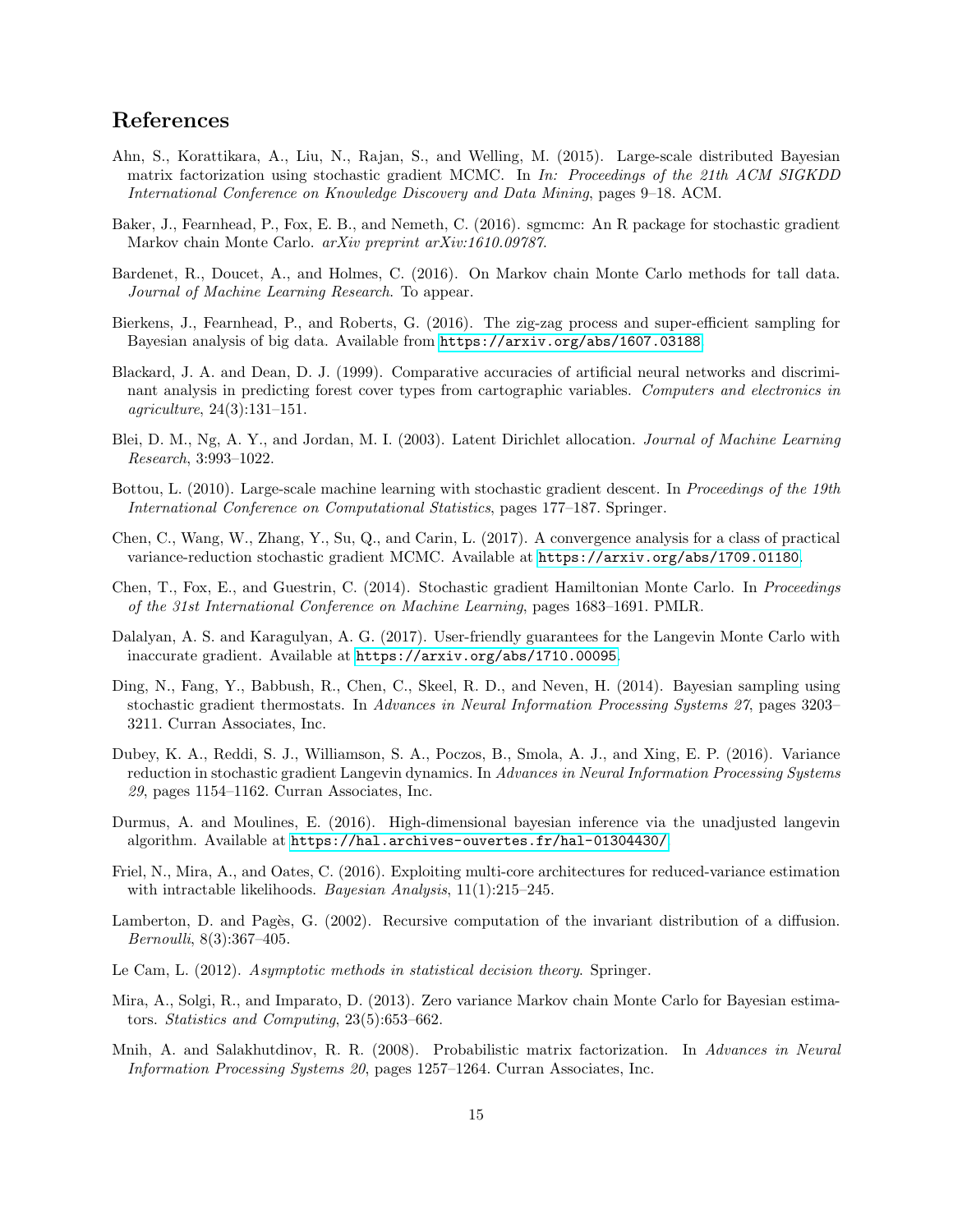- <span id="page-15-4"></span>Nagapetyan, T., Duncan, A., Hasenclever, L., Vollmer, S. J., Szpruch, L., and Zygalakis, K. (2017). The true cost of stochastic gradient Langevin dynamics. Available at <https://arxiv.org/abs/1706.02692>.
- <span id="page-15-9"></span>Neal, R. M. (2010). MCMC using Hamiltonian Dynamics. In Handbook of Markov Chain Monte Carlo. Chapman & Hall.
- <span id="page-15-12"></span>Nemirovski, A., Juditsky, A., Lan, G., and Shapiro, A. (2009). Robust stochastic approximation approach to stochastic programming. SIAM Journal on Optimization, 19(4):1574–1609.
- <span id="page-15-7"></span>Papamarkou, T., Mira, A., Girolami, M., et al. (2014). Zero variance differential geometric Markov chain Monte Carlo algorithms. *Bayesian Analysis*, 9(1):97–128.
- <span id="page-15-1"></span>Patterson, S. and Teh, Y. W. (2013). Stochastic gradient Riemannian Langevin dynamics on the probability simplex. In Advances in Neural Information Processing Systems 26, pages 3102–3110. Curran Associates, Inc.
- <span id="page-15-6"></span>Pollock, M., Fearnhead, P., Johansen, A. M., and Roberts, G. O. (2016). The scalable Langevin exact algorithm: Bayesian inference for big data. Available at <https://arxiv.org/abs/1609.03436>.
- <span id="page-15-5"></span>Ripley, B. D. (2009). Stochastic simulation. John Wiley & Sons.
- <span id="page-15-11"></span>Robbins, H. and Monro, S. (1951). A stochastic approximation method. The Annals of Mathematical Statistics, 22(3):400–407.
- <span id="page-15-8"></span>Roberts, G. O. and Rosenthal, J. S. (1998). Optimal scaling of discrete approximations to Langevin diffusions. Journal of the Royal Statistical Society: Series B (Statistical Methodology), 60(1):255–268.
- <span id="page-15-3"></span>Tran, D., Kucukelbir, A., Dieng, A. B., Rudolph, M., Liang, D., and Blei, D. M. (2016). Edward: A library for probabilistic modeling, inference, and criticism. Available at <https://arxiv.org/abs/1610.09787>.
- <span id="page-15-10"></span>Vollmer, S. J., Zygalakis, K. C., et al. (2016). (Non-) asymptotic properties of stochastic gradient Langevin dynamics. Journal of Machine Learning Research, 17(159):1–48.
- <span id="page-15-0"></span>Welling, M. and Teh, Y. W. (2011). Bayesian learning via stochastic gradient Langevin dynamics. In Proceedings of the 28th International Conference on Machine Learning, pages 681–688. PMLR.
- <span id="page-15-2"></span>Wenzhe Li, Sungjin Ahn, M. W. (2016). Scalable MCMC for mixed membership stochastic blockmodels. In Proceedings of the 19th International Conference on Artificial Intelligence and Statistics, pages 723–731. PMLR.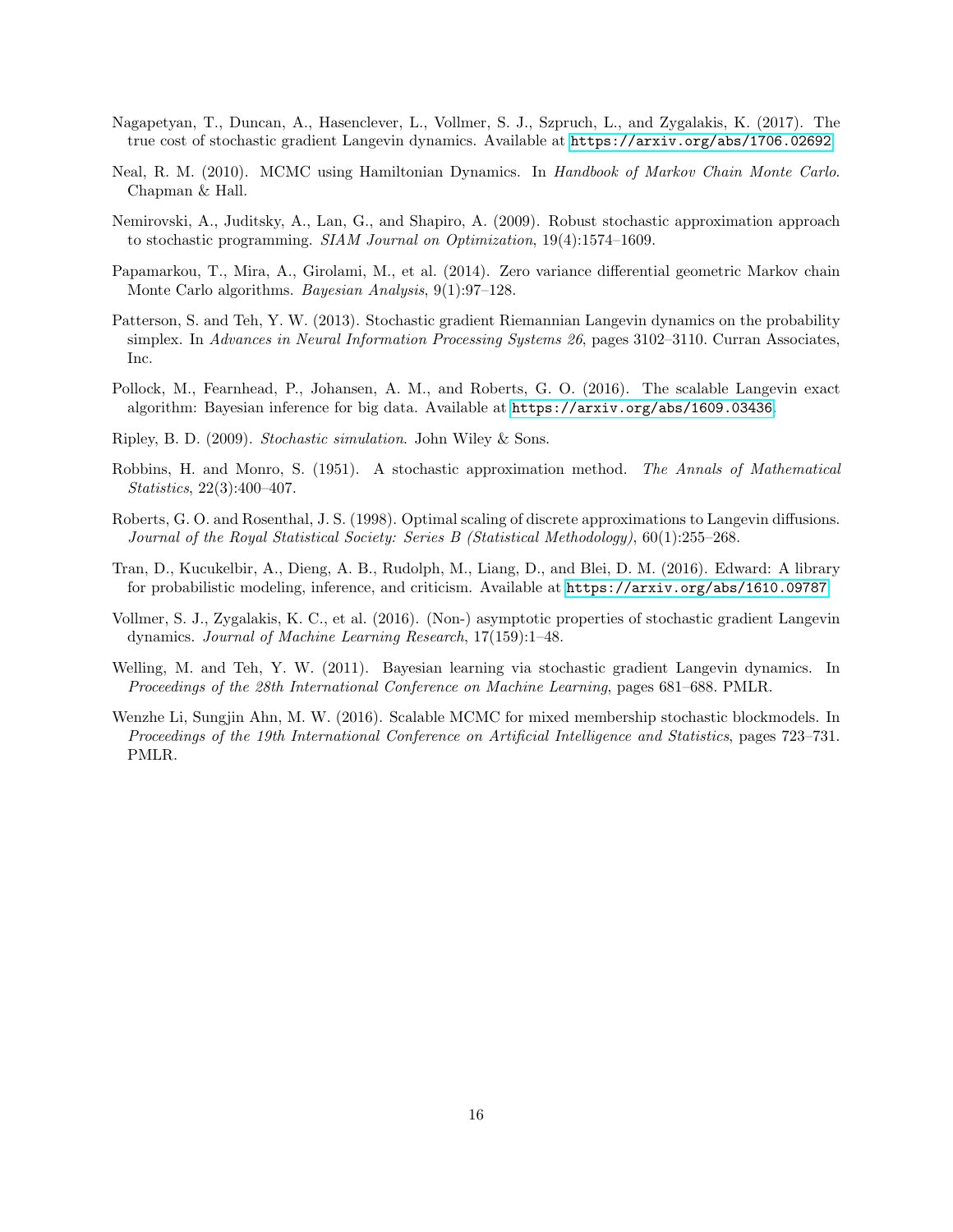## A Computational cost proofs

### A.1 Proof of Proposition [1](#page-6-0)

*Proof.* Let  $\pi$  be the invariant distribution of the underlying dynamics, so that it has density  $e^{-f(\theta)} = p(\theta|\mathbf{x})$ , and define  $W_2(\nu_k, \pi)$  to be the Wasserstein distance between  $\nu_k$  and  $\pi$ . Define  $\xi_k$  to be the SGLD-CV gradient noise term. Then we can write a single step of SGLD-CV as

$$
\theta_{k+1} = \theta_k + h \nabla f(\theta_k) + h \xi_k + \sqrt{2h} \zeta_k,
$$

We have that  $\theta_k \sim \nu_k$ , and follow similarly to the proof of [Dalalyan and Karagulyan \(2017,](#page-14-5) Proposition 2). First define  $Y_0$  to be a draw from the invariant distribution  $\pi$ , such that the joint distribution of  $Y_0$  and  $\theta_k$  minimizes  $\mathbb{E} \|Y_0 - \theta_k\|^2$ . Here  $\| \cdot \|$  denotes the Euclidean distance for  $\mathbb{R}^d$ . It follows that  $\mathbb{E} \|Y_0 - \theta_k\|^2 =$  $W_2^2(\nu_k, \pi)$ .

Let  $B_t$  be a d-dimensional Wiener process, independent of  $\theta_k$ ,  $Y_0$  and  $\xi_k$  but which we couple to the injected noise  $\zeta_k$  so that  $B_h = \sqrt{h \zeta_k}$ . Now let  $Y_t$ ,  $t > 0$ , follow the diffusion

$$
Y_t = Y_0 + \int_0^t \nabla f(Y_s) ds + \sqrt{2} B_t.
$$
 (16)

Let  $\Delta_k = Y_0 - \theta_k$  and  $\Delta_{k+1} = Y_h - \theta_{k+1}$ . Since we started the process  $Y_t$  from  $Y_0 \sim \pi$ , then it follows that  $Y_t \sim \pi$  for all  $t > 0$ . Also since  $W_2^2(\nu_{k+1}, \pi)$  minimizes the expected squared distance between two random variables with marginals  $\nu_{k+1}$  and  $\pi$  then it follows that  $W_2^2(\nu_{k+1}, \pi) \leq \mathbb{E} \|\Delta_{k+1}\|^2$ .

Let us define

<span id="page-16-2"></span>
$$
U = \nabla f(\theta_k + \Delta_k) - \nabla f(\theta_k),\tag{17}
$$

<span id="page-16-3"></span>
$$
V = \int_0^h \left[ \nabla f(Y_t) - \nabla f(Y_0) \right] dt.
$$
 (18)

Then by the unbiasedness of the gradient estimation,  $\xi_k$  has mean 0 regardless of the value of  $\theta_k$ . Thus

$$
\mathbb{E} \| \Delta_{k+1} \|^2 = \mathbb{E} \| \Delta_k + hU + V \|^2 + \mathbb{E} \| \xi_k \|^2
$$
  
\$\leq\$ 
$$
\mathbb{E} \| \Delta_k - hU \| + \mathbb{E} \| V \| \|^2 + h^2 \mathbb{E} \| \xi_k \|^2.
$$

We can then apply Lemmas 2 and 4 in [Dalalyan and Karagulyan \(2017\)](#page-14-5), stated below in Lemmas [4](#page-16-0) and [5,](#page-16-1) as well as applying the gradient noise bound in Lemma [1,](#page-4-3) to obtain a bound on  $W_2^2(\nu_{k+1}, \pi)$  given  $W_2^2(\nu_k, \pi)$ .

<span id="page-16-0"></span>**Lemma 4.** With U as defined in [\(17\)](#page-16-2), if  $h < 2m/(2M^2 + m^2)$ , then  $\|\Delta_k - hU\| \le (1 - mh) \|\Delta_k\|$ .

The original lemma by [Dalalyan and Karagulyan \(2017\)](#page-14-5) assumed  $h < 2/(m + M)$ , but this holds when  $h < 2m/(2M^2 + m^2)$  as  $m \leq M$ .

<span id="page-16-1"></span>**Lemma 5.** Under Assumption [1.](#page-4-1) Let  $V$  be as defined in  $(18)$ , then

$$
\mathbb{E}\,\|V\| \leq \frac{1}{2} (h^4 M^3 d)^{\frac{1}{2}} + \frac{2}{3} (2h^3 d)^{\frac{1}{2}} M.
$$

Finally we can apply Lemma [1,](#page-4-3) as stated in the main body, to get

$$
\mathbb{E} \left\| \xi_k \right\|^2 \leq \frac{M^2}{n} \mathbb{E} \left\| \theta_k - \hat{\theta} \right\|^2
$$
  

$$
\leq \frac{2M^2}{n} \mathbb{E} \left\| \theta_k - Y_0 \right\|^2 + \frac{2M^2}{n^2} \mathbb{E} \left\| Y_0 - \hat{\theta} \right\|^2
$$
  

$$
\leq \frac{2M^2}{n} W_2^2(\nu_k, \pi) + \frac{2M^2}{n} \mathbb{E} \left\| Y_0 - \hat{\theta} \right\|^2
$$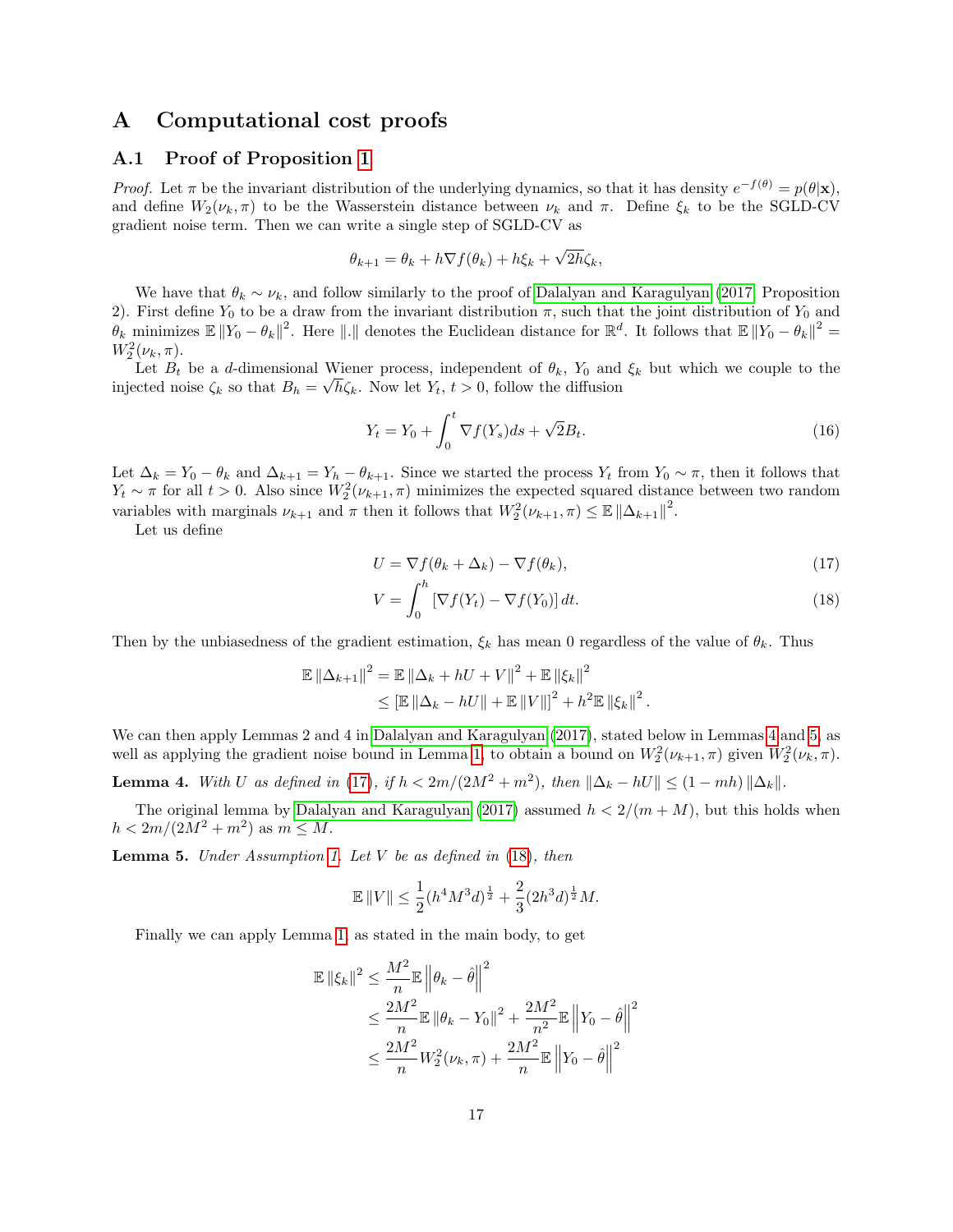Using Theorem 1 of [Durmus and Moulines \(2016\)](#page-14-12)

$$
\mathbb{E}\left\|Y_0 - \hat{\theta}\right\|^2 \le \mathbb{E}\left\|\hat{\theta} - \bar{\theta}\right\|^2 + \frac{d}{m}.\tag{19}
$$

It follows that

$$
\mathbb{E}\left\|\xi_k\right\|^2 \le \frac{2M^2}{n}W_2^2(\nu_k, \pi) + \frac{2M^2}{n} \left[\mathbb{E}\left\|\hat{\theta} - \bar{\theta}\right\|^2 + \frac{d}{m}\right].\tag{20}
$$

Now using that  $W_2^2(\nu_{k+1}, \pi) \leq \mathbb{E} \left\| \Delta_{k+1} \right\|^2$  we get the following

$$
W_2^2(\nu_{k+1}, \pi) \leq \left[ (1 - mh)W_2(\nu_k, \pi) + \alpha M (h^3 d)^{\frac{1}{2}} \right]^2 + \frac{2h^2 M^2}{n} W_2^2(\nu_k, \pi) + \frac{2h^2 M^2}{n} \left[ \mathbb{E} \left\| \hat{\theta} - \bar{\theta} \right\|^2 + \frac{d}{m} \right],
$$

where  $\alpha = 7\sqrt{2}/6$ . Gathering like terms we can further bound  $W_2^2(\nu_{k+1}, \pi)$  to get the following recursive formula

$$
W_2^2(\nu_{k+1}, \pi) \le [(1-A)W_2(\nu_k, \pi) + C]^2 + B^2
$$

where

$$
A = 1 - \sqrt{\frac{2h^2M^2}{n} + (1 - mh)^2}
$$

$$
B = \sqrt{\frac{2h^2M^2}{n} \left[\mathbb{E}\left\|\hat{\theta} - \bar{\theta}\right\|^2 + \frac{d}{m}\right]}
$$

$$
C = \alpha M (h^3 d)^{\frac{1}{2}}.
$$

We can now apply Lemma 1 of [Dalalyan and Karagulyan \(2017\)](#page-14-5), as stated below to solve this recurrence relation.

<span id="page-17-0"></span>**Lemma 6.** Let A, B and C be non-negative numbers such that  $A \in (0,1)$ . Assume that the sequence of non-negative numbers  $x_k$ ,  $k = 0, 1, \ldots$ , satisfies the recursive inequality

$$
x_k^2 \le [(1-A)x_k + C]^2 + B^2
$$

for every integer  $k > 0$ . Then for all integers  $k \geq 0$ 

$$
x_k \le (1 - A)^k x_0 + \frac{C}{A} + \frac{B^2}{C + \sqrt{A}B}
$$

To complete the proof all that remains is to check  $A \in (0,1)$  so that Lemma [6](#page-17-0) can be applied. Clearly  $A < 1$ , since  $n \geq 1$  we have

$$
A \ge 1 - \sqrt{2h^2M^2 - (1 - mh)^2},
$$

and the RHS is positive when  $h \in (0, 2m/(2M^2 + m^2)).$ 

## A.2 Proof of Theorem [1](#page-6-1)

Proof. Starting from Proposition [1,](#page-6-0) we have that

<span id="page-17-1"></span>
$$
W_2(\nu_K, \pi) \le (1 - A)^K W_2(\nu_0, \pi) + \frac{C}{A} + \frac{B^2}{C + \sqrt{A}B}.
$$
\n(21)

 $\Box$ 

 $\Box$ 

where

$$
A = 1 - \sqrt{\frac{2h^2M^2}{n} + (1 - mh)^2}, \qquad B = \sqrt{\frac{2h^2M^2}{n} \left[\mathbb{E}\left\|\hat{\theta} - \bar{\theta}\right\|^2 + \frac{d}{m}\right]}, \qquad C = \alpha M (h^3 d)^{\frac{1}{2}},
$$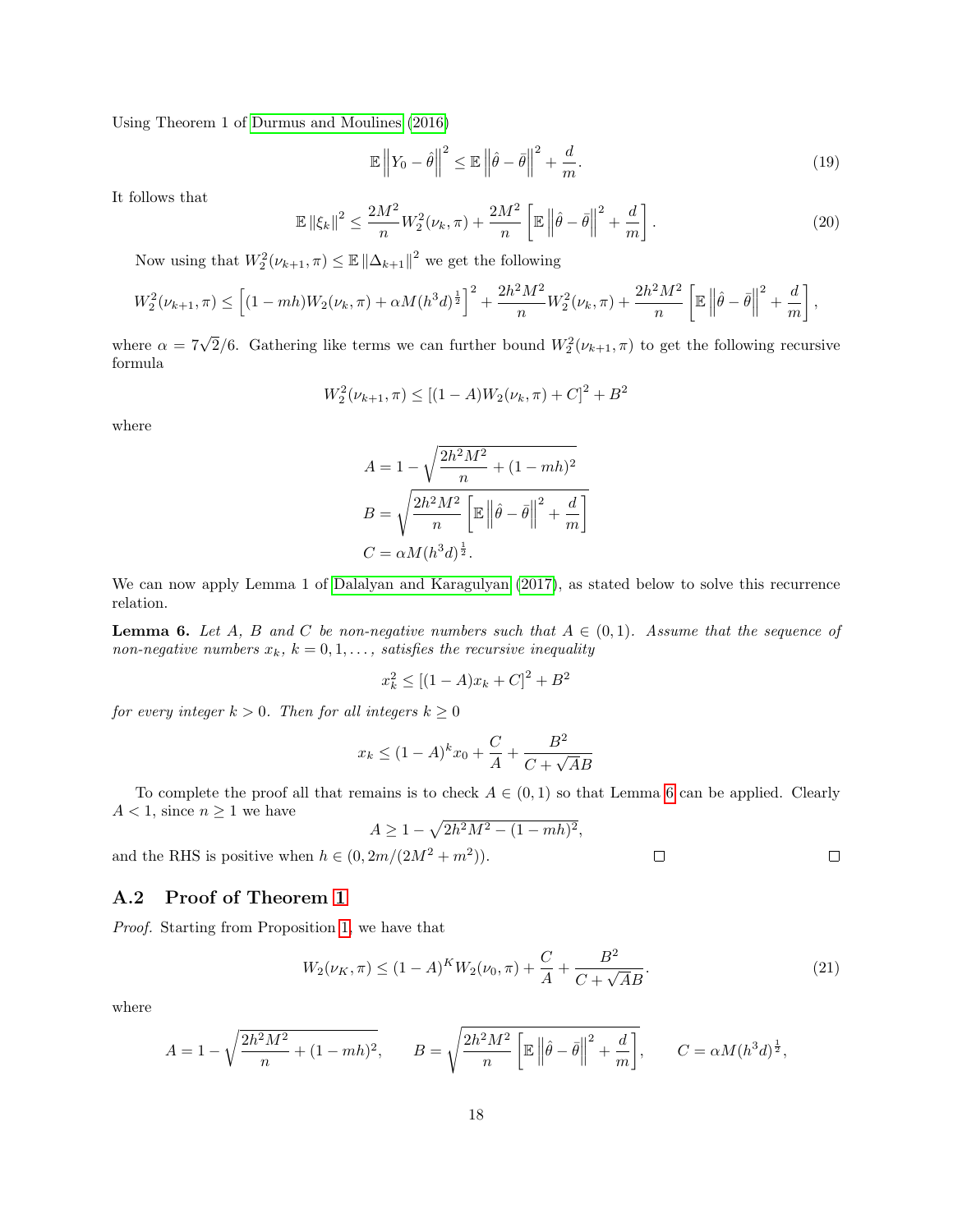Suppose we stop the algorithm at iteration K. Using [\(21\)](#page-17-1), the following are sufficient conditions that ensure  $W_2^2(\nu_K, \pi) < \epsilon_0/\sqrt{m}$ ,

$$
(1 - A)^{K} W_2(\nu_0, \pi) \le \frac{\epsilon_0}{2\sqrt{m}},
$$
\n(22)

<span id="page-18-5"></span><span id="page-18-4"></span><span id="page-18-3"></span>
$$
\frac{C}{A} \le \frac{\epsilon_0}{4\sqrt{m}},\tag{23}
$$

$$
\frac{B^2}{C + \sqrt{A}B} \le \frac{\epsilon_0}{4\sqrt{m}}.\tag{24}
$$

The starting point  $\theta_0$  is deterministic, so from Theorem 1 of [Durmus and Moulines \(2016\)](#page-14-12)

<span id="page-18-1"></span>
$$
W_2^2(\nu_0, \pi) \le \mathbb{E} \| \theta_0 - \bar{\theta} \|^2 + \frac{d}{m}.
$$
 (25)

If we rewrite

$$
h = \frac{\gamma}{m} \left[ \frac{2n}{2R^2 + n} \right],\tag{26}
$$

where  $\gamma \in (0,1)$  is some constant and  $R := M/m$  as defined in the theorem statement, then it follows that we can write

<span id="page-18-0"></span>
$$
A = 1 - \sqrt{1 - 2mh(1 - \gamma)}.
$$
\n(27)

Since we have the condition

$$
h \le \frac{1}{m} \left[ \frac{n}{2R^2 + n} \right],
$$

then  $\gamma \leq \frac{1}{2}$ .

Now suppose, using [\(27\)](#page-18-0), we set

<span id="page-18-2"></span>
$$
Kh \geq \frac{1}{m} \log \left[ \frac{4m}{\epsilon_0^2} \left( \mathbb{E} \left\| \theta_0 - \bar{\theta} \right\|_2^2 + d/m \right) \right]
$$
 (28)

Then using the result for the deterministic starting point  $\theta_0$  [\(25\)](#page-18-1), we find that [\(28\)](#page-18-2) implies that

$$
\frac{\epsilon_0}{2\sqrt{m}} \ge \exp\left[-mhK/2\right] \sqrt{\mathbb{E} \left\|\theta_0 - \bar{\theta}\right\|^2 + \frac{d}{m}}
$$

$$
\ge \left[1 - mh\right]^{\frac{K}{2}} W_2(\nu_0, \pi)
$$

$$
\ge (1 - A)^K W_2(\nu_0, \pi),
$$

Using [\(27\)](#page-18-0) and that our conditions imply  $\gamma < 1/2$ . Hence [\(22\)](#page-18-3) holds.

Using that for some real number  $y \in [0,1]$ ,  $\sqrt{1-y} \le 1 - y/2$ , we can bound A by

$$
A \ge 1 - \sqrt{1 - 2mh(1 - \gamma)} \ge mh(1 - \gamma) := A_0.
$$
 (29)

As  $\gamma \leq 1/2$ , for [\(23\)](#page-18-4) to hold it is sufficient that

$$
\frac{\epsilon_0}{4\sqrt{m}} \ge \frac{C}{A_0},
$$

where  $C/A_0 \geq 2\alpha M\sqrt{hd}/m$ . This leads to the following sufficient condition on h,

$$
h \le \frac{1}{m} \left[ \frac{\epsilon_0^2}{64R^2 \alpha^2 d} \right] \tag{30}
$$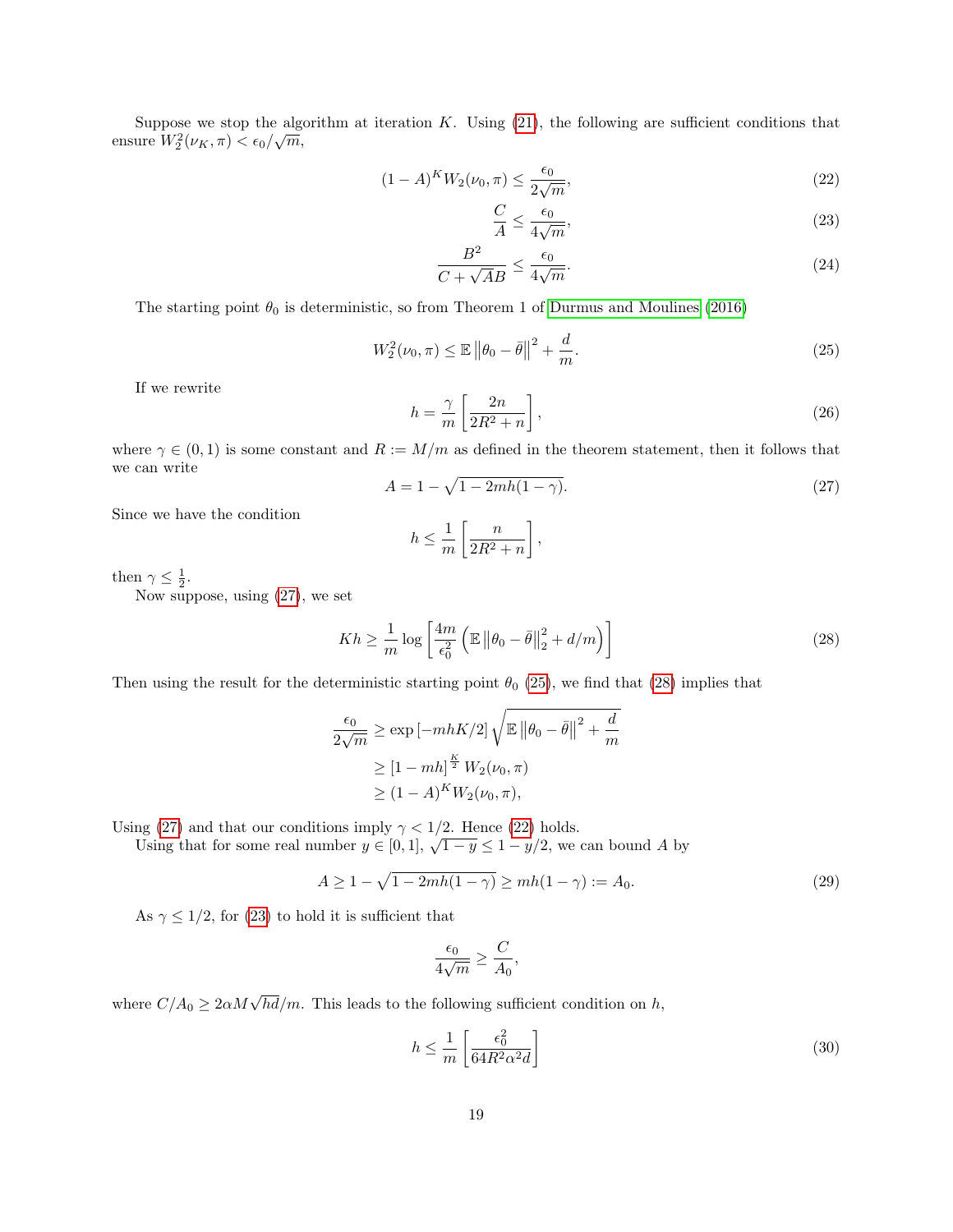Similarly for [\(24\)](#page-18-5) it is sufficient that

$$
\frac{\epsilon_0}{4\sqrt{m}}\geq \frac{B}{\sqrt{A}_0}
$$

Now

$$
\frac{B}{\sqrt{A_0}} \ge \frac{2\sqrt{h}M\sqrt{\mathbb{E}\left\|\hat{\theta} - \bar{\theta}\right\|^2 + d/m}}{\sqrt{mn}}
$$

Leading to the following sufficient condition on  $n$ 

$$
n \ge \frac{64hM^2}{\epsilon_0^2} \left[ \mathbb{E} \left\| \hat{\theta} - \bar{\theta} \right\|^2 + \frac{d}{m} \right].
$$

Now due to the conditions on  $h$ , define

$$
\beta := \max \left\{ \frac{1}{2L^2 + 1}, \frac{\epsilon_0^2}{64L^2 \alpha^2 d} \right\}.
$$

$$
n \ge \frac{64L^2 \beta}{\epsilon_0^2} m \left[ \mathbb{E} \left\| \hat{\theta} - \bar{\theta} \right\|^2 + \frac{d}{m} \right]
$$
(31)

### A.3 Proof of Lemma [1](#page-4-3)

Then [\(24\)](#page-18-5) will hold when

Proof. Our proof follows similarly to [Dubey et al. \(2016\)](#page-14-3),

$$
\mathbb{E} ||\xi_k||^2 = \mathbb{E} \left\| \nabla \tilde{f}(\theta_k) - \nabla f(\theta_k) \right\|^2
$$
  
\n
$$
= \mathbb{E} \left\| \nabla f_0(\theta_k) - \nabla f_0(\hat{\theta}) + \frac{1}{n} \sum_{i \in S_k} \frac{1}{p_i} \left[ \nabla f_i(\theta_k) - \nabla f_i(\hat{\theta}) \right] - \left[ \nabla f(\theta_k) - \nabla f(\hat{\theta}) \right] \right\|^2
$$
  
\n
$$
\leq \frac{1}{n^2} \mathbb{E} \sum_{i \in S_k} \left\| \left[ \nabla f(\theta_k) - \nabla f(\hat{\theta}) \right] - \left( \nabla f_0(\theta_k) - \nabla f_0(\hat{\theta}) + \frac{1}{p_i} \left[ \nabla f_i(\theta_k) - \nabla f_i(\hat{\theta}) \right] \right) \right\|^2.
$$

Where the third line follows due to independence. For any random variable R, we have that  $\mathbb{E} \|R - \mathbb{E}R\|^2 \le$  $\mathbb{E} \|R\|^2$ . Using this, the Lipschitz results of Assumption [2](#page-4-2) and our choice of  $p_i$ , gives the following, where  $\mathbb{E}_I$ refers to expectation with respect to the sampled datum index, I,

$$
\mathbb{E} \left\| \xi_k \right\|^2 \leq \frac{1}{n} \mathbb{E}_I \left( \frac{1}{p_I} \left\| \nabla f_I(\theta_k) - \nabla f_I(\hat{\theta}) \right\|^2 \right)
$$
  

$$
\leq \frac{1}{n} \sum_{i=1}^N \frac{\sum_{j=1}^N L_j}{L_i} \left( L_i \left\| \theta_k - \hat{\theta} \right\| \right)^2
$$
  

$$
= \frac{1}{n} \left\{ \sum_{i=1}^N \left( \sum_{j=1}^N L_j \right) L_i \right\} \left\| \theta_k - \hat{\theta} \right\|^2,
$$

from which the required bound follows trivially.

 $\Box$ 

 $\Box$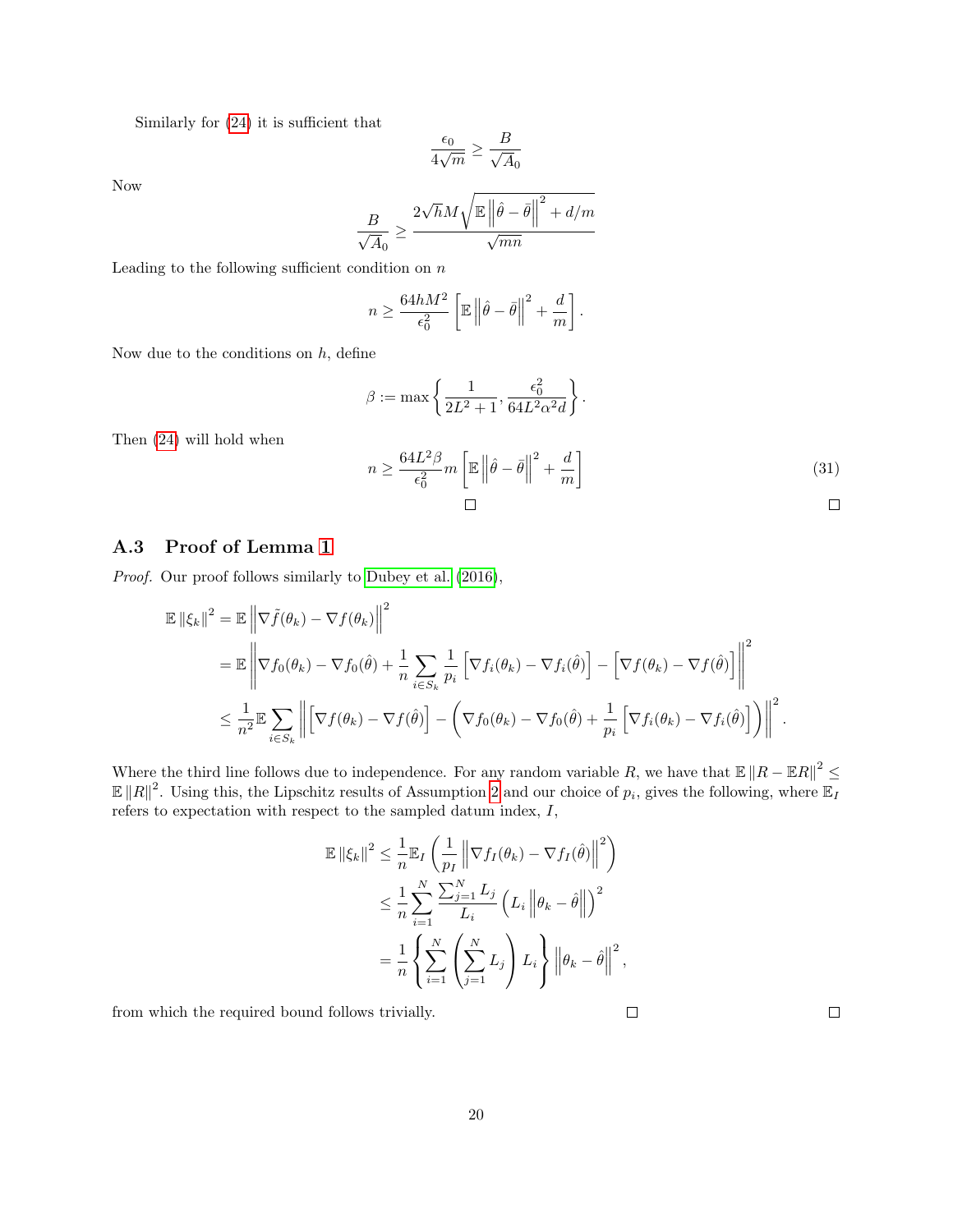### A.4 Proof of Lemma [2](#page-5-2)

Proof. Lipschitz condition: By the triangle inequality

$$
\|\nabla f(\theta) - \nabla f(\theta')\| \le \sum_{i=0}^N \left\|\nabla f_i(\theta) - \sum_{i=0}^N f_i(\theta')\right\|
$$
  

$$
\le (N+1)L \|\theta - \theta'\|.
$$

Strong convexity: We have that

$$
f(\theta) - f(\theta') - \nabla f(\theta')^{\top}(\theta - \theta') = \sum_{i=0}^{N} \left[ f_i(\theta) - f_i(\theta') - \nabla f_i(\theta')^{\top}(\theta - \theta') \right]
$$
  

$$
\geq \frac{(N+1)l}{2} ||\theta - \theta'||_2^2.
$$

# B Postprocessing proofs

## B.1 Proof of Theorem [2](#page-9-3)

Proof. We start from the bound in Theorem  $6.1$  of [Mira et al. \(2013\)](#page-14-9), stating for some control variate  $h$ , the optimal variance reduction  $R$  is given by

$$
R = \frac{\left(\mathbb{E}_{\theta|\mathbf{x}}\left[g(\theta)h(\theta)\right]\right)^2}{\mathbb{E}_{\theta|\mathbf{x}}\left[h(\theta)\right]^2},
$$

so that in our case we have

$$
\hat{R} = \frac{\left(\mathbb{E}_{\theta|\mathbf{x}}\left[g(\theta)\hat{h}(\theta)\right]\right)^2}{\mathbb{E}_{\theta|\mathbf{x}}\left[\hat{h}(\theta)\right]^2}
$$
\n
$$
= \frac{\left(\mathbb{E}_{\theta|\mathbf{x}}\left[g(\theta)h(\theta)\right]\right)^2}{\mathbb{E}_{\theta|\mathbf{x}}\left[h(\theta)\right]^2 + \frac{1}{4}\mathbb{E}_{\theta|\mathbf{x}}\left[\mathbf{a}\cdot\xi_S(\theta)\right]^2}
$$
\n
$$
= \frac{R}{1 + \frac{\frac{1}{4}\mathbb{E}_{\theta|\mathbf{x}}\left[\mathbf{a}\cdot\xi_S(\theta)\right]^2}{\mathbb{E}_{\theta|\mathbf{x}}\left[h(\theta)\right]^2}}.
$$

Then we can apply Lemmas [7,](#page-20-0) [8,](#page-21-0) defined in Section [B.2,](#page-20-1) to get the desired result

$$
\hat{R} \ge \frac{R}{1 + [\sigma(N+1)]^{-1} \mathbb{E}_{\theta|\mathbf{x}} \mathbb{E}_S \left\| \xi_S(\theta) \right\|^2}.
$$
\n(32)

$$
\mathcal{L}^{\mathcal{L}}(\mathcal{L}^{\mathcal{L}}(\mathcal{L}^{\mathcal{L}}(\mathcal{L}^{\mathcal{L}}(\mathcal{L}^{\mathcal{L}}(\mathcal{L}^{\mathcal{L}}(\mathcal{L}^{\mathcal{L}}(\mathcal{L}^{\mathcal{L}}(\mathcal{L}^{\mathcal{L}}(\mathcal{L}^{\mathcal{L}}(\mathcal{L}^{\mathcal{L}}(\mathcal{L}^{\mathcal{L}}(\mathcal{L}^{\mathcal{L}}(\mathcal{L}^{\mathcal{L}}(\mathcal{L}^{\mathcal{L}}(\mathcal{L}^{\mathcal{L}}(\mathcal{L}^{\mathcal{L}}(\mathcal{L}^{\mathcal{L}}(\mathcal{L}^{\mathcal{L}}(\mathcal{L}^{\mathcal{L}}(\mathcal{L}^{\mathcal{L}}(\mathcal{L}^{\mathcal{L}}(\mathcal{L}^{\mathcal{L}}(\mathcal{L}^{\mathcal{L}}(\mathcal{L}^{\mathcal{L}}(\mathcal{L}^{\mathcal{L}}(\mathcal{L}^{\mathcal{L}}(\mathcal{L}^{\mathcal{L}}(\mathcal{L}^{\mathcal{L}}(\mathcal{L}^{\mathcal{L}}(\mathcal{L}^{\mathcal{L}}(\mathcal{L}^{\mathcal{L}}(\mathcal{L}^{\mathcal{L}}(\mathcal{L}^{\mathcal{L}}(\mathcal{L}^{\mathcal{L}}(\mathcal{L}^{\mathcal{L}}(\mathcal{L}^{\mathcal{L}}(\mathcal{L}^{\mathcal{L}}(\mathcal{L}^{\mathcal{L}}(\mathcal{L}^{\mathcal{L}}(\mathcal{L}^{\mathcal{L}}(\mathcal{L}^{\mathcal{L}}(\mathcal{L}^{\mathcal{L}}(\mathcal{L}^{\mathcal{L}}(\mathcal{L}^{\mathcal{L}}(\mathcal{L}^{\mathcal{L}}(\mathcal{L}^{\mathcal{L}}(\mathcal{L}^{\mathcal{L}}(\mathcal{L}^{\mathcal{L}}(\mathcal{L}^{\mathcal{L}}(\mathcal{L}^{\mathcal{L}}(\mathcal{L}^{\mathcal{L}}(\mathcal{L}^{\mathcal{L}}(\mathcal{L}^{\mathcal{L}}(\mathcal{L}^{\mathcal{L}}(\mathcal{L}^{\mathcal{L}}(\mathcal{L}^{\mathcal{L}}(\mathcal{L}^{\mathcal{L}}(\mathcal{L}
$$

### <span id="page-20-1"></span>B.2 Lemmas

<span id="page-20-0"></span>**Lemma 7.** Define  $A = \sum_{i=1}^d a_i^2$ , and let  $\xi_S(\theta) = \nabla \widehat{\log p(\theta|\mathbf{x})} - \nabla \log p(\theta|\mathbf{x})$  be the noise in the gradient estimate. Then

 $\Box$ 

$$
\mathbb{E}_{\theta|\mathbf{x}}\left[\mathbf{a}\cdot\xi_S(\theta)\right]^2 \leq A\mathbb{E}_{\theta|\mathbf{x}}\mathbb{E}_S\left\|\xi_S(\theta)\right\|^2.
$$